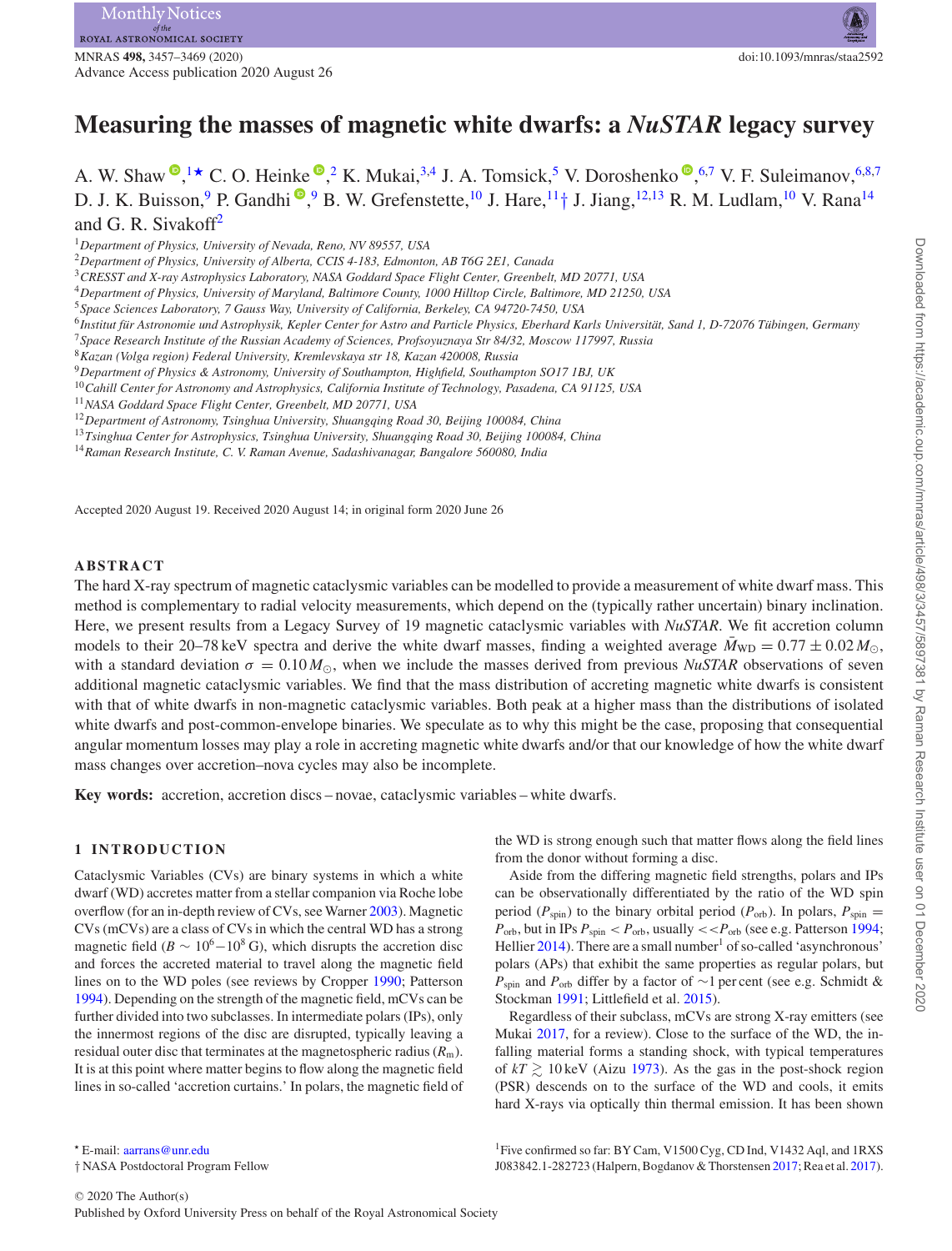that the shock temperature is directly linked to the compactness of the WD (Katz [1977;](#page-10-8) Rothschild et al. [1981\)](#page-10-9). Thus, measuring the spectral turnover via hard X-ray spectroscopy of mCVs can be used to derive accurate WD masses. X-ray spectroscopy provides a method of measuring WD mass independent of radial velocity studies, which are often dominated by uncertainties in binary inclination (Suleimanov, Revnivtsev & Ritter [2005;](#page-10-10) Yuasa et al. [2010;](#page-10-11) Suleimanov, Doroshenko & Werner [2019\)](#page-10-12). An alternative Xray spectroscopic method compares the fluxes from Fe–K lines of different ionization states to measure the post-shock temperature (Fujimoto & Ishida [1997;](#page-10-13) Ezuka & Ishida [1999;](#page-9-2) Xu, Yu & Li [2019\)](#page-10-14).

The derivation of WD mass is fundamental for quantative studies of individual objects. However, it is arguably even more important to know the WD mass distribution in order to understand the formation and evolution of CVs. The average mass of isolated WDs (∼0.6*M*-; Kepler et al. [2016\)](#page-10-15) is known to be lower than that of non-mCVs (∼0.8*M*<sub>⊙</sub>; Zorotovic, Schreiber & Gänsicke [2011\)](#page-10-16), though we note that for WDs within 100 pc, the mass distribution has a broad shoulder between 0.7 and 0.9  $M_{\odot}$  (Kilic et al. [2020\)](#page-10-17). Furthermore, isolated *magnetic* WDs appear to be more massive on average  $(\bar{M}_{\text{WD}} = 0.784 \pm 0.047 M_{\odot})$ ; Ferrario, de Martino & Gänsicke [2015\)](#page-9-3) than their non-magnetized counterparts (see also fig. 12 of Ferrario, Wickramasinghe & Kawka [2020\)](#page-10-18).

In addition, comparing the WD mass distributions between nonmagnetic and mCVs may be useful in testing theories of the origin of the magnetic field in WDs. A leading scenario for the single magnetic WDs is that they are the results of mergers during the common envelope (CE) phase; mCVs are then understood to be the consequence of close interaction during the CE phase that end just short of merger (see e.g. Ferrario et al. [2015](#page-9-3) but cf. Belloni & Schreiber [2020\)](#page-9-4). Such a scenario could feasibly lead to a measurable difference between the mean masses of magnetic and non-magnetic WDs in CVs. Conversely, if magnetic and non-mCVs share similar mass distributions, then one must question the evolution of WD mass once a binary becomes a CV, regardless of magnetic field strength. For example, the idea that CVs undergo a period of mass growth through accretion contradicts a number of existing theories of nova eruptions, which suggest that the amount of ejected mass is larger than the amount accreted (e.g. Prialnik & Kovetz [1995;](#page-10-19) Yaron et al. [2005;](#page-10-20) Hillman et al. [2020\)](#page-10-21).

Early (pre-2000) X-ray studies of WD masses in mCVs were limited to energies  $\leq 20 \,\text{keV}$  that were probed by the X-ray observatories of the time (e.g. Cropper, Ramsay & Wu [1998;](#page-9-5) Cropper et al. [1999\)](#page-9-6). The uncertainties were large, owing to the spectral cutoff (which is essential for mass determination) in mCVs usually occurring beyond 20 keV. However, with the inclusion of sensitive hard X-ray instruments on board satellites such as the *Rossi X-ray Timing Explorer* (Bradt, Rothschild & Swank [1993\)](#page-9-7), *Neil Gehrels Swift Observatory* (*Swift*; Gehrels et al. [2004\)](#page-10-22), *Suzaku* (Mitsuda et al. [2007\)](#page-10-23), and the *International Gamma-Ray Astrophysics Laboratory* (*INTEGRAL*; Winkler et al. [2003\)](#page-10-24), mass measurements became more reliable and accurate. Studies with these instruments suggested that mCVs exhibit a similar mass distribution to that of their non-magnetic counterparts (see e.g. Suleimanov et al. [2005;](#page-10-10) Brunschweiger et al. [2009;](#page-9-8) Yuasa et al. [2010;](#page-10-11) Bernardini et al. [2012,](#page-9-9) as well as de Martino et al. [2020](#page-9-10) and references therein for a review). Despite the improvement, these surveys still suffered from uncertain Xray background (which must be modelled rather than extracted for non-imaging instruments such as *Suzaku*'s Hard X-ray Detector; Fukazawa et al. [2009\)](#page-10-25).

However, the emergence of the *Nuclear Spectroscopic Telescope Array* (*NuSTAR*; Harrison et al. [2013\)](#page-10-26) as the first telescope to be able to focus X-rays above 12 keV has brought about the ability to perform high-angular-resolution imaging and spectroscopy in the hard Xray regime. *NuSTAR* is therefore the ideal instrument to perform a systematic survey of mCVs in order to efficiently measure the mass distribution of magnetic WDs. Mass measurements of IPs have been made with *NuSTAR* previously (Hailey et al. [2016;](#page-10-27) Suleimanov et al. [2016;](#page-10-28) Shaw et al. [2018;](#page-10-29) Suleimanov et al. [2019\)](#page-10-12), but have focused on a few sources at a time (for a total of 7 WD masses). In this work, we present results from *NuSTAR* observations of an additional 19 mCVs as part of the *NuSTAR* Legacy Survey program.<sup>2</sup>

## **1.1 Modelling mCV masses**

The standing shock in mCVs heats the infalling gas, which then cools via optically thin thermal bremsstrahlung as it descends on to the surface of the WD. The hard X-ray continuum of mCVs therefore can be broadly modelled as a series of thermal bremsstrahlung components. However, the location of the shock, close to the WD surface, means that some X-ray emission will be directed towards the WD and reflected back towards the observer. Reflection modifies the underlying continuum with a Compton 'hump' at ∼10−30 keV and neutral Fe–K emission at 6.4 keV. When considering the whole *NuSTAR* energy band, reflection has been found to be very important in modelling the X-ray spectrum of mCVs (Mukai et al. [2015\)](#page-10-30). Finally, the spectra of some mCVs may be affected by additional partial obscuration by the accretion curtains, even reaching the *NuSTAR* band (see e.g. Done & Magdziarz [1998;](#page-9-11) Cropper et al. [1999;](#page-9-6) Shaw et al. [2018\)](#page-10-29).

For the mCVs discussed in this work, we use the IP mass model derived by Suleimanov et al. [\(2016,](#page-10-28) [2019,](#page-10-12) see these works for in-depth discussion of the model), which calculates a WD mass  $(M_{WD})$  based on the temperature of the underlying continuum. We follow Suleimanov et al. [\(2019\)](#page-10-12) and refer to this as the 'PSR' model.  $M_{WD}$  is calculated assuming the Nauenberg  $(1972)$  mass– radius relation for cold WDs. The temperature of the shock, *kT*sh, depends on the velocity of infalling matter. Earlier models make the (often reasonable) assumption that the matter free-falls from infinity (e.g. Suleimanov et al. [2005;](#page-10-10) Yuasa et al. [2010\)](#page-10-11). In reality, and particularly in the case of IPs, free-fall begins at  $R<sub>m</sub>$ , where the accretion disc terminates.  $R<sub>m</sub>$  can be small enough in some cases that the accretion flow will reach a velocity substantially smaller than the escape velocity, leading to a lower value of  $kT_{\rm sh}$ . Assuming  $R_{\rm m} = \infty$  in such cases would lead to an underestimation of the WD escape velocity, and thus of  $M_{WD}$ . The PSR model therefore utilizes a two-parameter grid of hard X-ray spectra, with  $M_{WD}$  and  $R<sub>m</sub>$  (relative to the WD radius,  $R<sub>WD</sub>$ ) as free parameters. Suleimanov et al. [\(2019\)](#page-10-12) introduced a slightly modified version of the model that also considers the height of the shock itself (as a shock height that is a significant fraction of the WD radius would also substantially reduce the escape velocity), but this only becomes important for sources with a low local mass accretion rate ( $\lesssim$ 1 gs<sup>-1</sup> cm<sup>-2</sup>). Given that the Legacy sample are all high luminosity ( $L \gtrsim 10^{33}$  erg s<sup>-1</sup>; see Suleimanov et al. [2019,](#page-10-12) see also Table [2\)](#page-5-0), we can assume that they have high local mass accretion rates too. However, we do discuss the effect that the shock height has on derived mass in Section 3.4.3.

When applied to the hard X-ray spectrum of an mCV, the PSR model defines a curve in the  $M_{WD}-R_m$  plane. One can then derive another curve in the same plane by measuring a break in the power spectrum of the source light curve. The concept here is that the accretion disc generates noise at frequencies related to the orbital frequency, so the power spectrum cuts off at high frequency, where

<sup>2</sup>https://www.nustar.caltech.edu/page/legacy\_surveys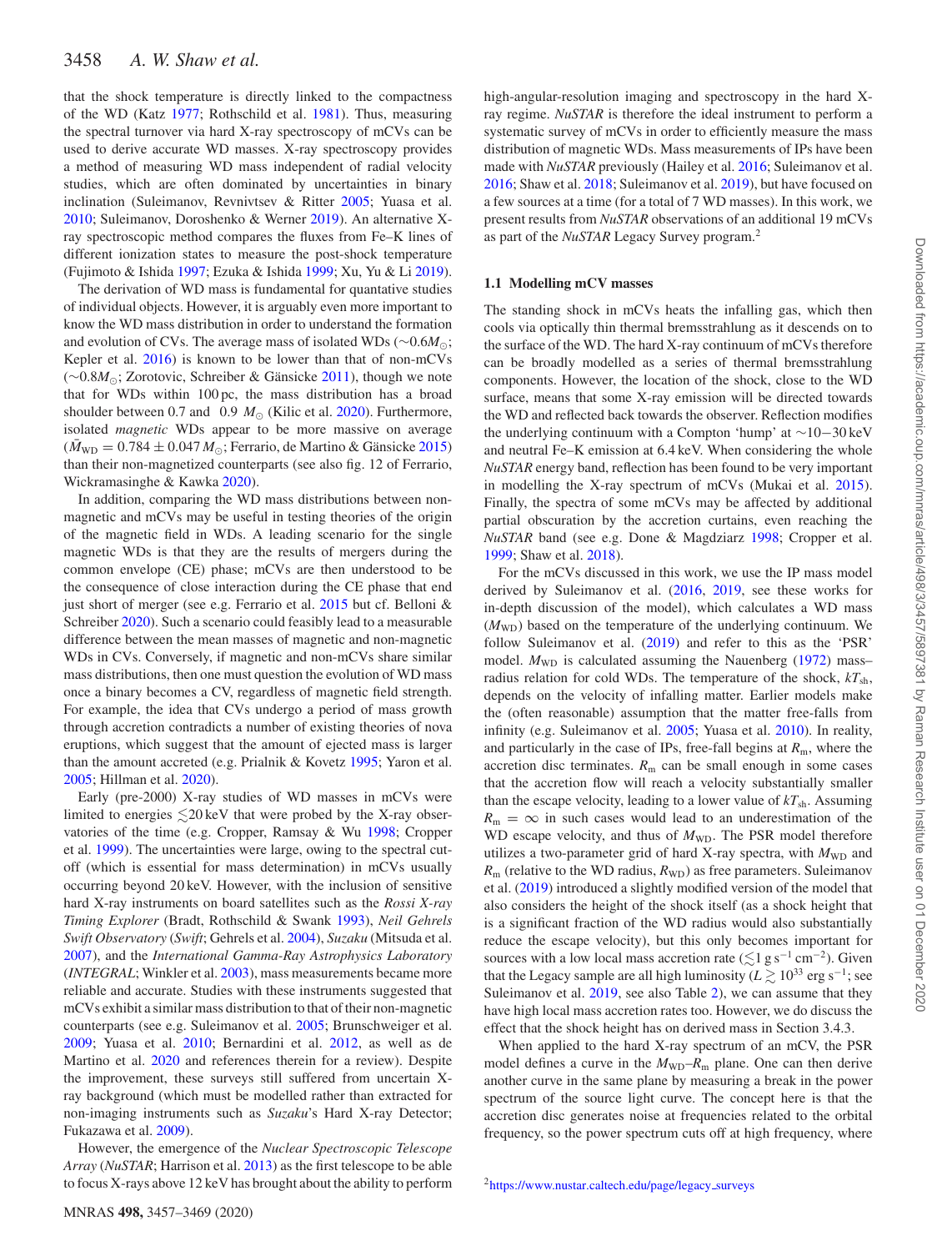the magnetosphere truncates the inner accretion disc. Revnivtsev et al.  $(2009, 2011)$  $(2009, 2011)$  $(2009, 2011)$  showed that the break frequency  $v<sub>b</sub>$  corresponds to the Keplerian frequency at  $R<sub>m</sub>$  according to

$$
\nu_{\rm b} = \sqrt{\frac{GM_{\rm WD}}{2\pi R_{\rm m}^3}}.\tag{1}
$$

The intersection of the two curves then allows us to derive  $M_{WD}$  and *R*<sup>m</sup> (see Fig. [1](#page-2-0) for an example for a Legacy survey target). Suleimanov et al. [\(2019\)](#page-10-12) applied this technique to five IPs that exhibited power spectrum breaks, finding that  $M_{WD}$  only changes significantly if  $R_m$  $\lesssim$  4  $R_{\text{WD}}$ , as in the cases of GK Per (in outburst) and EX Hya.

## **2 OBSERVATIONS AND ANALYSIS**

In this work, we utilize observations of 17 IPs and two APs from the *NuSTAR* Legacy survey of mCVs, spanning a period of ∼2.5 yr. Individual targets, observation dates, and their exposure times are detailed in Table [1.](#page-3-0) There were four additional targets, observed as part of the Legacy programme, that we do not include in the analysis for various reasons. IGR J14536−5522 is a polar that was not detected in a 46.0 ks *NuSTAR* observation, and was likely in a low state due to a reduced mass accretion rate (commonly seen in polars; Ramsay et al. [2004\)](#page-10-34). YY/DO Dra is an IP that was not detected in a 55.4 ks *NuSTAR* observation. Low states are much rarer in IPs than in polars (see e.g. Kennedy et al. [2017\)](#page-10-35), but a *Swift* observation, quasisimultaneous with *NuSTAR*, confirms the low state of YY/DO Dra. XY Ari is an IP that was observed by *NuSTAR*, but the observation was interrupted by a high priority target of opportunity observation and was never completed. The 9.3 ks of data that do exist are not enough to constrain a mass using the methodology we describe below. RX J2015.6  $+$  3711 is a CV of uncertain classification, but has been suggested to be an IP (Coti Zelati et al. [2016\)](#page-9-12). A 59.6 ks *NuSTAR* observation does not allow us to constrain a mass using the methodology we describe below as the source is a factor ∼6 fainter than the reported *Swift*/Burst Alert Telescope (BAT; Barthelmy et al. [2005\)](#page-9-13) 70 month catalogue flux (Mukai [2017\)](#page-10-5), raising the possibility that, like DO Dra, RX J2015.6  $+$  3711 is also in a low state.

Three Legacy targets (FO Aqr, V405 Aur, and RX J2133.7 + 5107) have been discussed by Suleimanov et al. [\(2019\)](#page-10-12) alongside the seven IPs previously observed with *NuSTAR*, but we re-reduce and analyse the data for those three in this study. We do not re-reduce the observations of the seven previously observed IPs, instead choosing to combine our Legacy results with the published results from those sources (see Suleimanov et al. [2019,](#page-10-12) and references therein for detailed analyses of the non-Legacy data).

We reduced the data using the *NuSTAR* data analysis software (NUSTARDAS) v1.8.0 packaged with HEASOFT v6.26.1. The exception to this is the observation of V1062 Tau, which took place on 2020 March 17, and thus required NUSTARDAS v1.9.2 (packaged with HEASOFT v6.27.2) in order to account for the adjustment of *NuSTAR*'s onboard laser metrology system.3 Data taken prior to 2020 March 17 are unaffected by this change so reprocessing was not necessary.

We used the nupipeline task to perform standard data processing, including filtering for high levels of background during the telescope's passage through the South Atlantic Anomaly and generation of exposure maps. We extracted spectra and (10s binned) light curves from the resultant cleaned event files (from both *NuSTAR* focal plane modules; FPMA and FPMB) using the nuproducts

<span id="page-2-0"></span>

**Figure 1.** *Upper Panel*: *NuSTAR* FPMA (black) and FPMB (red) spectra of FO Aqr, fit with the Suleimanov et al. [\(2019\)](#page-10-12) PSR model and plotted unfolded in *ν*F*<sup>ν</sup>* space. *Middle Panel*: Aperiodic power spectrum of the *NuSTAR* light curve of FO Aqr, fit with a broken power law. The power spectrum shows a break at  $v_b = 1.3 \times 10^{-3}$  Hz (indicated by the vertical dashed line), which can be linked to the  $R<sub>m</sub>$  and  $M<sub>WD</sub>$  parameters in the (energy) spectral model in XSPEC. *Lower Panel*: 90 per cent confidence contours in the  $M_{WD}-R_m$  plane calculated by fitting the power spectrum (green) and the energy spectrum (purple) separately. The solid closed curve represents the 90 per cent confidence region obtained by fitting the power and energy spectra together. The best-fitting parameters for FO Aqr are presented in Table [2.](#page-5-0)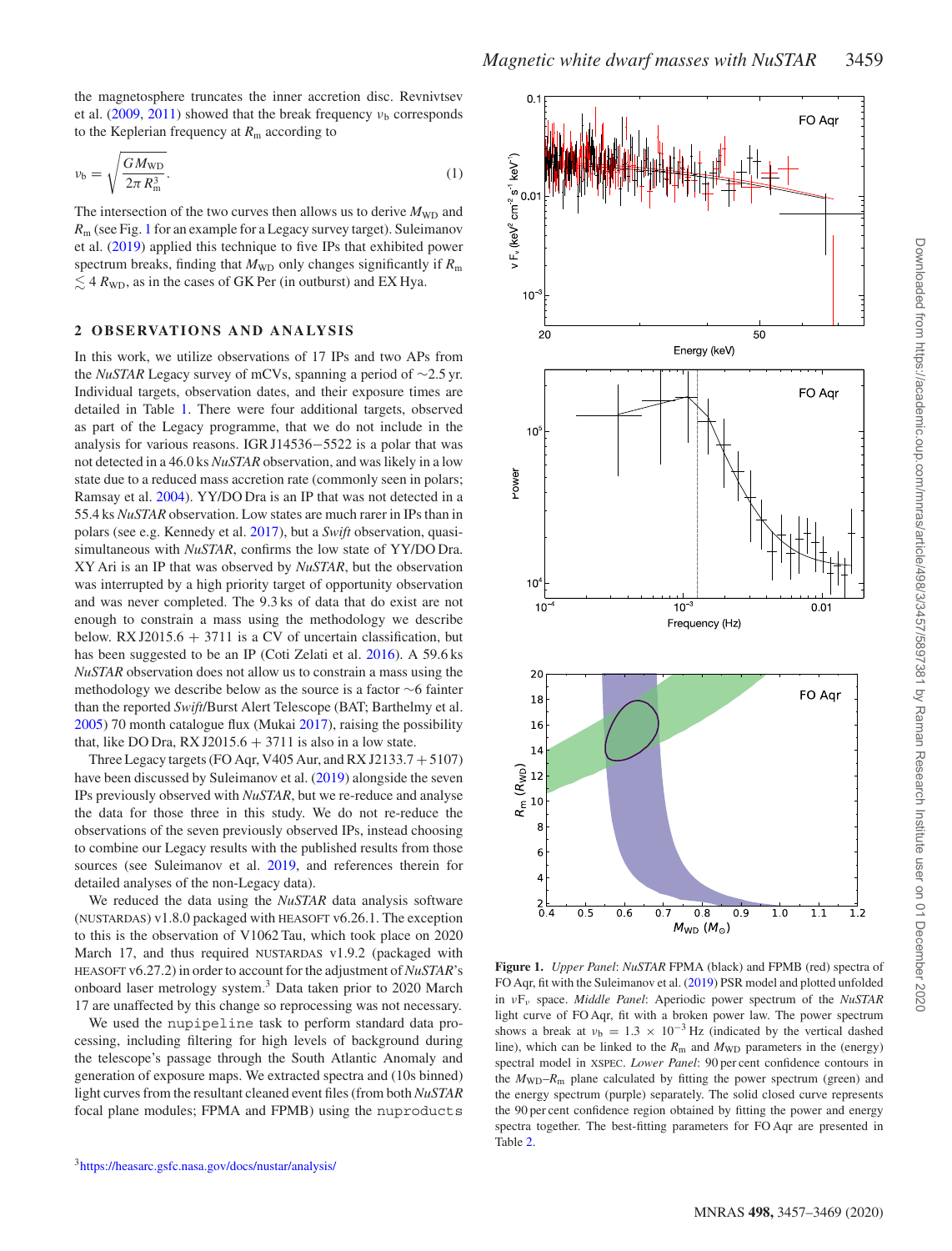<span id="page-3-0"></span>

| Source                     | ObsID       | Start date/Time<br>(UTC) | $MJD^b$  | Exposure time<br>(ks) |
|----------------------------|-------------|--------------------------|----------|-----------------------|
| $1$ RXS J052523.2 + 241331 | 30460020002 | 2019 Mar 21 13:31:09     | 58563.56 | 58.8                  |
| $V515$ And                 | 30460019002 | 2019 Mar 09 20:51:09     | 58551.87 | 62.2                  |
| $V1432$ Aql <sup>a</sup>   | 30460004002 | 2018 Apr 05 04:51:09     | 58213.20 | 27.2                  |
| FO Aqr                     | 30460002002 | 2018 Apr 16 02:01:09     | 58224.08 | 25.6                  |
| V405 Aur                   | 30460007002 | 2017 Nov 08 20:01:09     | 58065.83 | 38.3                  |
| $BY Cam^a$                 | 30460010002 | 2018 Nov 12 15:21:09     | 58434.64 | 33.0                  |
| <b>BG CMi</b>              | 30460018002 | 2018 Oct 09 19:46:09     | 58400.82 | 40.4                  |
| V2069 Cyg                  | 30460023002 | 2019 Jun 27 23:46:09     | 58661.99 | 67.4                  |
| PQ Gem                     | 30460009002 | 2019 Mar 27 14:36:09     | 58569.61 | 42.0                  |
| V2400 Oph                  | 30460003002 | 2019 Mar 07 18:31:09     | 58549.77 | 27.0                  |
| AO Psc                     | 30460008002 | 2018 Jun 29 04:21:09     | 58298.18 | 37.4                  |
| V667 Pup                   | 30460012002 | 2019 May 20 21:36:09     | 58623.90 | 39.4                  |
| V1062 Tau                  | 30460015002 | 2020 Mar 17 01:31:09     | 58925.06 | 31.5                  |
|                            | 30460015004 | 2020 Mar 17 18:31:49     | 58925.77 | 30.4                  |
| EI UMa                     | 30460011002 | 2019 Mar 20 18:21:09     | 58562.76 | 35.0                  |
| IGR J08390-4833            | 30460025002 | 2018 Feb 09 08:01:09     | 58158.33 | 55.2                  |
| IGR J15094-6649            | 30460013002 | 2018 Jul 19 23:01:09     | 58318.96 | 41.3                  |
| IGR J16547—1916            | 30460016002 | 2019 Mar 16 05:16:09     | 58558.22 | 44.6                  |
| IGR J17195-4100            | 30460005002 | 2018 Oct 25 22:56:09     | 58416.96 | 29.5                  |
| $RX J2133.7 + 5107$        | 30460001002 | 2018 Feb 23 12:51:09     | 58172.54 | 26.2                  |

*<sup>a</sup>*Asynchronous polar.

<sup>*b*</sup>MJD at the start of the observation.

task. Source spectra and light curves were extracted from a circular region of radius ranging from 30−70 arcsec. The background was typically extracted from a 70 arcsec circular region in the opposite corner of the same chip that the source lay on. However, the observation of the IP 1RXS J052523.2  $+$  241331 was badly affected by photons from a nearby source that bypassed the telescope optics ('stray light', Madsen et al. [2017\)](#page-10-36). In both FPMs, the source fell on the region of the detector containing the stray light, and we extracted the background spectrum from a 50 arcsec region that included the stray light photons.

We grouped the spectra such that each spectral bin had a signalto-noise ratio  $(S/N) = 3$  using the HEASOFT task grppha. Light curves from FPMA and FPMB were co-added with the HEASOFT tool lcmath and then corrected to the Solar system barycentre with barycorr.

The break in IP power spectra discussed in Section 1.1 is easiest to detect if the periodic variability from WD spin is removed from the light curve first. To do this, we followed a similar method as Suleimanov et al. [\(2019\)](#page-10-12). We first split the *NuSTAR* light curve into segments, the number of which was dependent on the length of the light curve, the source count rate and the WD  $P_{spin}$ . We folded each segment on the known  $P_{spin}$  from the literature. Using the same folding parameters, we calculated the pulse phase for each light curve segment time stamp and subtracted the expected rate from the observed rate. The power spectra of the resultant aperiodic light curves were then calculated using the stingray PYTHON library, a suite of tools dedicated to time series analysis (Huppenkothen et al. [2016,](#page-10-37) [2019\)](#page-10-38). We note that the above analysis only applies to the 17 IPs in our sample, as the APs do not have a disc. We detect a break in only one of our sample, FO Aqr at  $v<sub>b</sub> = 1.3 \times 10^{-3}$  Hz, confirming the findings of Suleimanov et al.  $(2019)$ .<sup>4</sup> For this source, we used the tool FLX2XSP to convert the aperiodic power spectrum into a format readable by the X-ray spectral fitting package XSPEC (Arnaud [1996\)](#page-9-14). It is important to note that the non-detection of a break in the power spectra of our target IPs does not have strong implications for the derived  $M_{WD}$ . The bottom panel of Fig. [1](#page-2-0) shows that  $M_{WD}$  is insensitive to changes in  $R<sub>m</sub>$  unless it is very close ( $\leq 4R<sub>WD</sub>$ ) to the WD, in which case  $M_{WD}$  would increase. We might expect this in sources with a higher than typical mass accretion rate due to, e.g. a dwarf nova outburst, where the magnetosphere is compressed (see e.g. Suleimanov et al. [2019,](#page-10-12) and their discussion of GK Per), but not for the majority of IPs. To derive  $M_{WD}$  for each source, we fit its X-ray spectrum with the

Suleimanov et al. [\(2019\)](#page-10-12) PSR model. As discussed in Section 1.1, the X-ray spectrum of mCVs is often complicated by the presence of a combination of partial covering and reflection components. When considering the whole NuSTAR band (3–78 keV), the derivation of  $M_{WD}$  then relies heavily on the choice of reflection and absorption models to account for these effects, and no robust description of both such components exists in the context of mCVs (see discussions by Suleimanov et al. [2016,](#page-10-28) [2019\)](#page-10-12). Furthermore, in the PSR model,  $M_{WD}$  is mostly driven by the turnover of the spectrum at high energies. We therefore choose to restrict our fitted energy range to 20–78 keV in order to minimize the contributions from reflection and partial covering effects to the overall spectrum. This is not an unusual approach (see discussions by, e.g. Hailey et al. [2016;](#page-10-27) Suleimanov et al.  $2016$ ,  $2019$ ), and it allows us to derive  $M_{WD}$ without having to consider the multitude of complex effects that dominate the X-ray spectrum below 20 keV. There is one exception: for 1RXS J052523.2  $+$  241331, we instead restricted the fit to 20– 50 keV to minimize the contribution by stray light photons, which dominate the spectrum beyond *>*50 keV.

For the unique case of FO Aqr, where we detect a break in the power spectrum, we are able to link the break frequency to the  $R<sub>m</sub>$  parameter in the model using equation (1) and fit the energy and power spectra simultaneously (see Fig. [1\)](#page-2-0). For the other IPs, we assume that the WD is close to spin equilibrium; that is, that accreting matter has the same angular velocity as the WD. If this is not the case, there will be a torque trying to slow or speed the WD's

<sup>&</sup>lt;sup>4</sup>The frequency range in which we searched for breaks in the power spectra was dependent on the length of the light-curve segments and the WD  $P_{spin}$ but typically ranged from  $\sim$ 3 × 10<sup>-4</sup>–0.02 Hz.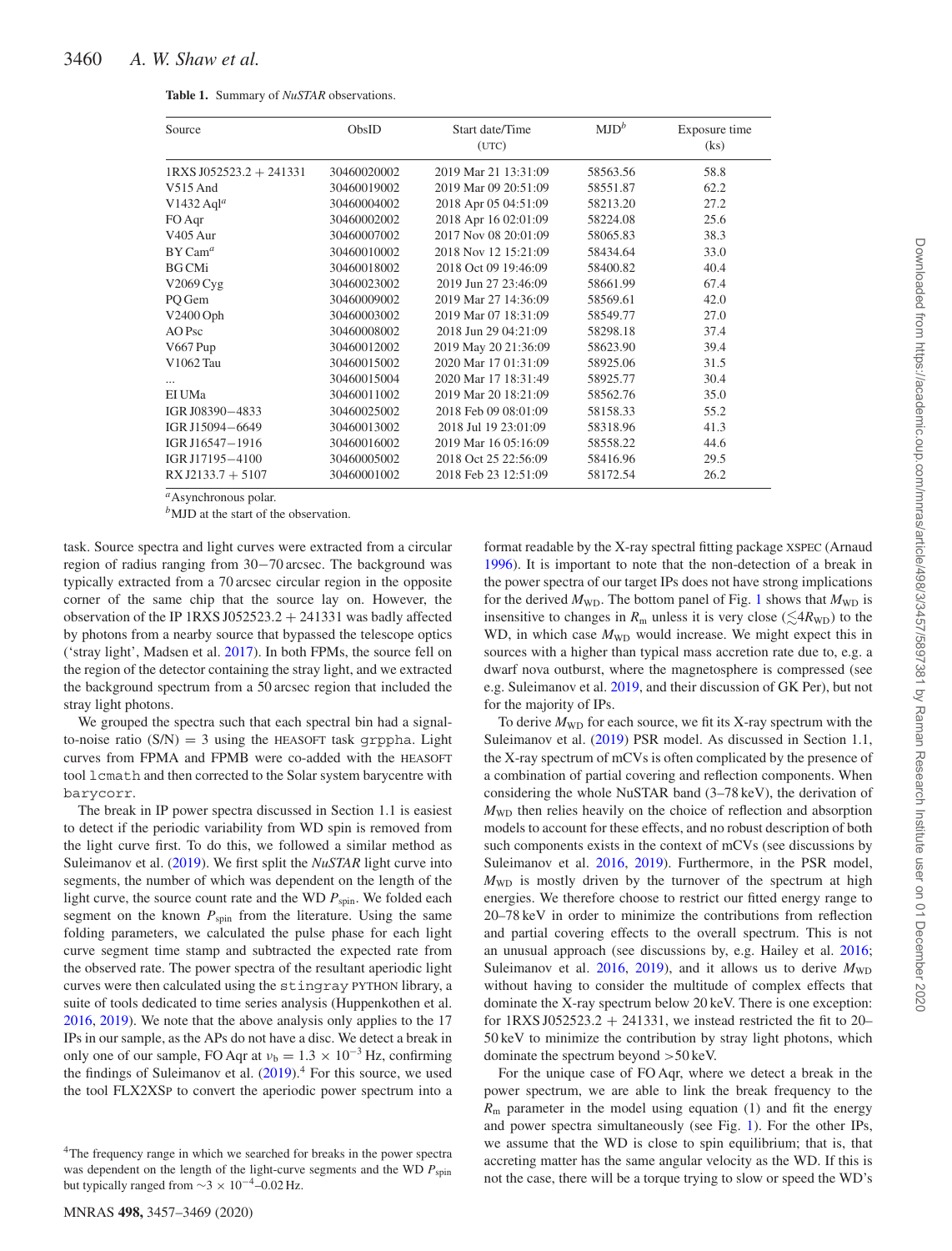rotation. For IPs that have accreted persistently for a long time, we may assume that the WD has come into spin equilibrium (see e.g. Patterson et al. [2020\)](#page-10-39). In this case, the Keplerian velocity of accreting material at  $R_m$  will match the WD's spin;

$$
R_{\rm m} \simeq R_{\rm co} = \left(\frac{GM_{\rm WD}P_{\rm spin}^2}{4\pi^2}\right),\tag{2}
$$

where  $R_{\rm co}$  is the corotation radius. This is a reasonable assumption for all the IPs in our sample, which are persistent sources that show no signs of transient outbursts in public all-sky monitoring data from the *Swift*/BAT<sup>5</sup> and *Monitor of All-Sky X-ray Image* (*MAXI*; Matsuoka et al. [2009\)](#page-10-40).<sup>6</sup>

To include the spin equilibrium assumption in our XSPEC spectral fits, we set the  $R_m$  parameter to be a function of the  $M_{WD}$  parameter using equation (2). For the APs, we assume  $R<sub>m</sub> = 1000R<sub>WD</sub>$ , which is equivalent to  $R_m = \infty$  in the XSPEC model. For all observations, we fit the FPMA and FBMB spectra simultaneously, with the cross-normalization between the two instruments accounted for by a constant. All XSPEC fits utilised  $\chi^2$  as the fitting statistic, and all uncertainties presented in this work are given at 90 per cent confidence unless otherwise stated.

## **3 RESULTS AND DISCUSSION**

### **3.1 Comparisons with other WD distributions**

The measured masses from our 19 Legacy targets are listed in Table [2](#page-5-0) and the spectra are plotted for reference in Fig. [A1.](#page-11-0) For the Legacy sample, we calculate a weighted average  $\bar{M}_{WD} = 0.72$ , which increases to  $\bar{M}_{WD} = 0.77$  if we include the seven IPs previously observed with *NuSTAR* (Suleimanov et al. [2019\)](#page-10-12). We refer to the Legacy + Suleimanov et al. [\(2019\)](#page-10-12) sample as the 'full *NuSTAR* sample.' To estimate uncertainties on  $\bar{M}_{WD}$ , we first calculate the standard deviation of the sample around the weighted average and find  $\sigma = 0.09$   $M_{\odot}$  ( $\sigma = 0.10$   $M_{\odot}$ ) for the Legacy (full *NuSTAR*) samples. In both cases, this value is larger than what is implied by the numerical error in the weighted mean (0.01 and  $0.006$   $M_{\odot}$ , respectively) after correcting for the population size. This can occur if the errors of individual data points are underestimated. To quantitatively address this, we calculated 10000 weighted averages from a randomly selected sample of the Legacy only, or Legacy + Suleimanov et al. [\(2019\)](#page-10-12) mCVs (bootstrap-withreplacement) and measured the 68 per cent confidence interval. We find this to be 0.02  $M_{\odot}$  for both the Legacy and full *NuSTAR* samples. The correction of this for population size agrees with the calculated values of  $\sigma$  above. Since the mean of the 10000 bootstrapped-weighted averages agrees with the weighted average of the full sample, we find no evidence of bias in our masses. We thus quote weighted averages as follows:  $\bar{M}_{WD} = 0.72 \pm 0.02 M_{\odot}$ for the Legacy only sample, and  $\bar{M}_{WD} = 0.77 \pm 0.02 M_{\odot}$  for the full *NuSTAR* sample.

The average mass for the full *NuSTAR* mCV sample is consistent with that of IPs obtained with non-imaging telescopes  $(0.88 \pm 0.25)$ and  $0.86 \pm 0.07 \ M_{\odot}$ ; Yuasa et al. [2010;](#page-10-11) Bernardini et al. [2012,](#page-9-9) respectively), and with a combination of non-imaging and imaging telescopes ( $0.84 \pm 0.17 M_{\odot}$ ; de Martino et al. [2020\)](#page-9-10), though slightly lower. We note here that the results of Bernardini et al. [\(2012\)](#page-9-9) may be biased towards higher masses as the majority of their sample consists of sources that were discovered by *INTEGRAL*, a hard Xray telescope. Yuasa et al. [\(2010\)](#page-10-11) also note that their sample of 16 of the brightest IPs may be biased towards higher masses. We discuss potential selection biases of our sample in Section 3.5.

The mass distribution of WDs in the 26 mCVs observed by *NuSTAR* is presented in Fig. [2.](#page-5-1) The distribution peaks in the range 0.7–0.8  $M_{\odot}$ . We also present the mCV mass distribution alongside WD mass distributions for different populations of WDs in Fig. [3](#page-6-0) in order to draw some comparisons. In the upper panel, we plot the mass distribution of WDs in non-mCVs. To do this, we use a sample of CVs that are considered to have 'robust' mass measurements (Zorotovic et al. [2011,](#page-10-16) their table 1) and remove the four  $mCVs<sup>7</sup>$ from that sample, such that only non-magnetic systems remain, for a total of 27 sources. The non-magnetic WDs peak in the range 0.7–0.8  $M_{\odot}$  and have a weighted average  $\bar{M}_{WD} = 0.80 \pm 0.04 M_{\odot}$ , with  $\sigma =$  $0.10 M_{\odot}$ , consistent with the magnetic WD distribution.

In the middle panel of Fig. [3,](#page-6-0) we show the mass distribution of isolated WDs. This distribution consists of spectroscopically confirmed WDs from Data Release 12 of the Sloan Digital Sky Survey (see Kepler et al. [2016\)](#page-10-15) We choose hydrogen atmosphere (DA) WDs with a spectral  $S/N \ge 15$  for a total of 492 WDs with a weighted average  $\bar{M}_{WD} = 0.53 \pm 0.03$   $M_{\odot}$  and  $\sigma = 0.15$   $M_{\odot}$ . The isolated WD distribution peaks in the range  $0.5-0.7 M_{\odot}$  and, from Fig. [3,](#page-6-0) it is clear just by eye that isolated WDs are preferentially lower mass than both magnetic and non-magnetic WDs in CVs.

The final distribution we compare to, in the lower panel of Fig. [3,](#page-6-0) is that of detached post-common-envelope binaries (PCEBs) – the stage in binary evolution that immediately precedes CV formation (Paczynski [1976\)](#page-10-41). We plot this distribution from the sample presented by Zorotovic et al. [\(2011\)](#page-10-16) in their table 2. We highlight in particular a subset of the sample that have CV formation times shorter than the age of the Galaxy and will undergo stable mass transfer and thus are representative of the present-day CV population, the so-called 'pre-CVs' (Zorotovic et al. [2011\)](#page-10-16). The PCEB distribution peaks in the range  $0.5{\text -}0.6 M_{\odot}$  and the pre-CVs in the range  $0.6{\text -}0.7 M_{\odot}$ , similar to the isolated WDs, though with a longer tail. The PCEBs and Pre-CVs have a weighted average  $\bar{M}_{WD} = 0.50 \pm 0.02$  ( $\sigma = 0.11$ ) and  $0.53 \pm 0.04$  ( $\sigma = 0.12$ )  $M_{\odot}$ , respectively.

To compare the mCV distribution with other WD distributions we utilize the *k*-sample Anderson–Darling test, where  $k = 2$  in this instance. We adopt the null hypothesis that two samples are drawn from the same distribution. In comparing the mCVs and nonmCVs (Zorotovic et al. [2011\)](#page-10-16), we find that we cannot reject the null hypothesis, down to the 10 per cent level. When comparing the mCV mass distribution with that of the Kepler et al. [\(2016\)](#page-10-15) isolated WDs, we find that they must be drawn from two separate distributions, rejecting the null hypothesis at the *<*0.1 per cent level. Finally, we find that when we compare the mCV and Zorotovic et al. [\(2011\)](#page-10-16) PCEB and Pre-CV samples, we can reject the null hypothesis at the *<*0.1 per cent level in both instances. Statistically, it appears that mCVs and non-mCVs exhibit consistent mass distributions, both distinct from those of other types of WD, confirming, and expanding upon, the findings of Zorotovic et al. [\(2011\)](#page-10-16).

#### **3.2 Comparisons with** *Swift***/BAT-measured masses**

Suleimanov et al. [\(2019\)](#page-10-12) analyse a sample of 35 IPs detected in the 70 month *Swift*/BAT survey. They use *NuSTAR* to measure the masses

[5https://swift.gsfc.nasa.gov/results/transients/](https://swift.gsfc.nasa.gov/results/transients/) [6http://maxi.riken.jp/top/slist.html](http://maxi.riken.jp/top/slist.html)

 $7$ One of the removed sources is WZ Sge, whose status as an mCV remains unclear (see e.g. Matthews et al. [2007\)](#page-10-42).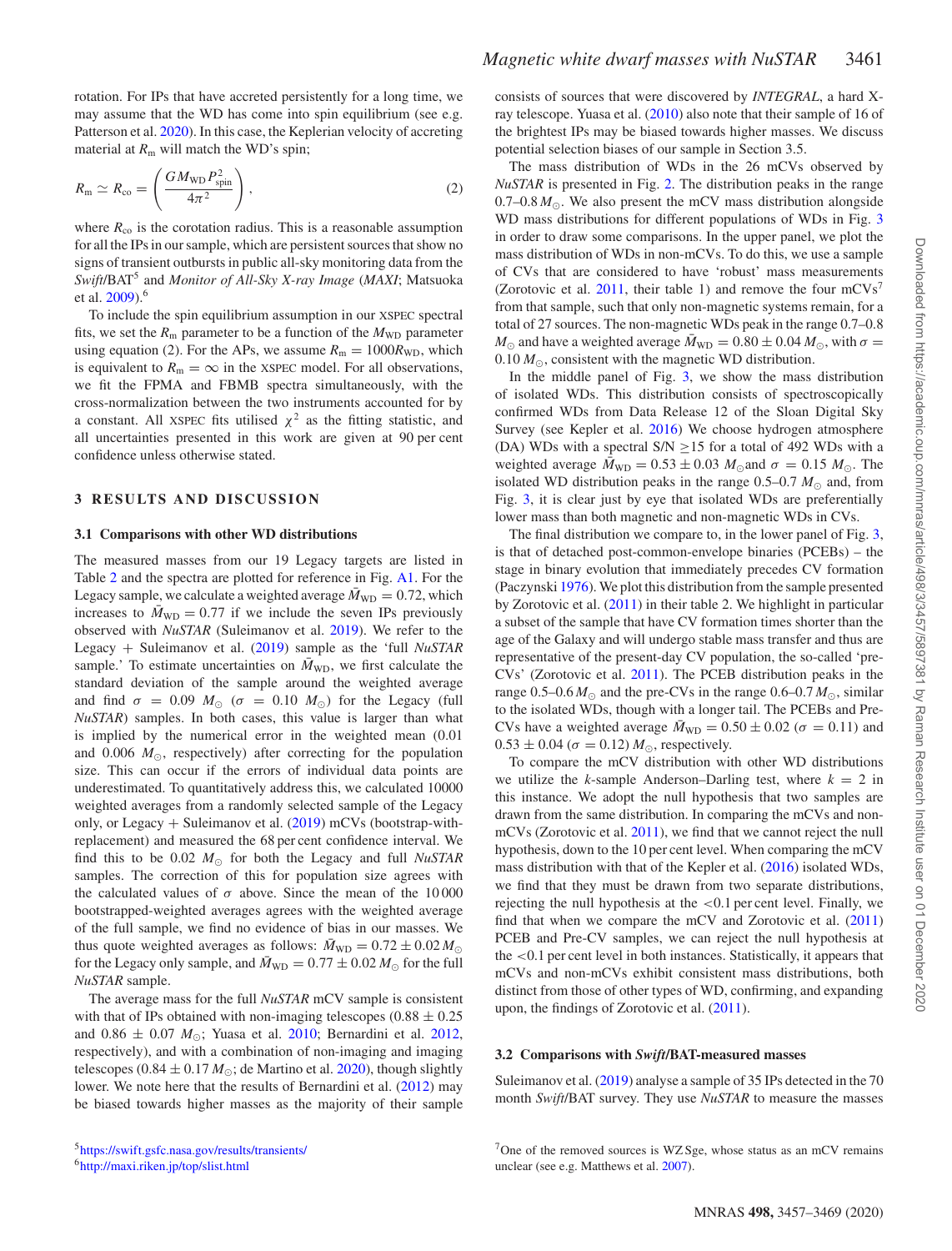# <span id="page-5-0"></span>3462 *A. W. Shaw et al.*

**Table 2.** Results of the *NuSTAR* Legacy Survey. The values of  $R_m$  and  $M_{WD}$  are extracted from the best-fitting PSR model and  $kT_{\text{brems}}$  is extracted from a single temperature bremmstrahlung fit to the spectra (bremss in XSPEC) and is not intended to be a full treatment of the shock temperature (see e.g. Mukai et al. [2015\)](#page-10-30).

| Source                                  | $R_{\rm m}$<br>$(R_{WD})$ | $M_{\rm WD}$<br>$(M_{\odot})$     | $kT_{\rm bremss}$<br>(keV)          | F <sup>a</sup><br>$(10^{-10} \text{ erg cm}^{-2} \text{ s}^{-1})$ | $d^b$<br>(pc)                  | $L^c$<br>$(10^{33} \text{ erg s}^{-1})$                          |
|-----------------------------------------|---------------------------|-----------------------------------|-------------------------------------|-------------------------------------------------------------------|--------------------------------|------------------------------------------------------------------|
| $1$ RXS J052523.2 + 241331 <sup>d</sup> | $7.4^e$                   | $0.81^{+0.13}_{-0.10}$            | $19.6^{+5.2}_{-2.2}$                | $0.55^{+0.09}_{-0.07}$<br>$-0.07$                                 | $1888^{+363}_{-266}$           | $23.5^{+9.9}_{-7.2}$                                             |
| V515 And                                | $10.7^e$                  | $0.73 \pm 0.06$                   | $18.2^{+2.3}_{-2.2}$                | $0.70^{+0.08}_{-0.08}$<br>$-0.06$                                 | $978 + 46$                     | $8.0^{+0.12}_{-0.12}$<br>$-0.10$                                 |
| V1432 Aql                               | $\infty^f$                | $0.76_{-0.08}^{+0.09}$            | $20.8^{+5.9}_{-3.1}$                | $0.85^{+0.12}_{-0.22}$<br>$-0.09$                                 | $456^{+10}_{-9}$               | $2.1^{+0.3}_{-0.2}$<br>$-0.2$                                    |
| FO Aqr                                  | $15.0^{+2.1}_{-1.5}$      | $0.61_{-0.05}^{+0.06}$            | $14.8^{+1.8}_{-1.7}$                | $1.41^{+0.20}_{-0.12}$<br>-0.17                                   | $518^{+14}_{-13}$              | $4.5^{+0.7}_{-0.7}$                                              |
| V <sub>405</sub> Aur                    | 12.3 <sup>e</sup>         | $0.75_{-0.06}^{+0.07}$            | $19.1_{-2.2}^{2.6}$                 | $0.95^{+0.11}_{-0.21}$<br>$-0.09$                                 | $662^{+14}_{-13}$              | $5.0^{+0.6}_{-0.6}$<br>$-0.5$                                    |
| BY Cam                                  | $\infty^f$                | $0.76 \pm 0.06$                   | $21.0^{+2.4}_{-2.0}$                | $1.49_{-0.11}^{+0.13}$                                            | $270 \pm 2$                    | $1.3 \pm 0.1$                                                    |
| <b>BG</b> CM <sub>i</sub>               | $18.2^e$                  | $0.78^{+0.08}_{-0.07}$            | $20.7^{+5.1}_{-2.7}$<br>$-2.6$      | $0.74^{+0.09}_{-0.07}$<br>$-0.07$                                 | $966^{+55}_{-50}$              | $8.3^{+1.3}_{-1.2}$                                              |
| V2069 Cyg                               | 14.7 <sup>e</sup>         | $0.73_{-0.09}^{+0.09}$<br>$-0.08$ | $18.5^{+5.8}_{-2.8}$                | $0.46^{+0.07}_{-0.07}$<br>$-0.06$                                 | $1140^{+43}_{-42}$             | $7.2^{+\stackrel{+}{1}\stackrel{+}{0}\stackrel{+}{0}}$<br>$-1.0$ |
| PQ Gem                                  | $15.3^e$                  | $0.71_{-0.06}^{+0.06}$<br>$-0.05$ | $18.0^{+2.3}_{-1.9}$                | $0.94_{-0.09}^{+0.11}$                                            | $750^{+21}_{-20}$              | $6.3^{+0.8}_{-0.8}$                                              |
| V2400 Oph                               | $15.5^e$                  | $0.67^{+0.06}_{-0.05}$            | $16.6^{+2.0}_{-1.7}$                | $1.59_{-0.16}^{+0.19}$                                            | $701^{+17}_{-16}$              | $9.3^{+1.2}_{-1.0}$                                              |
| AO Psc                                  | $11.6^e$                  | $0.55 \pm 0.05$                   | $12.4^{+1.7}_{-1.4}$                | $1.48^{+0.28}_{-0.28}$<br>$-0.22$                                 | $488^{+11}_{-10}$              | $4.2^{+0.8}_{-0.8}$<br>$-0.6$                                    |
| V667 Pup                                | $13.4^e$                  | $0.83^{+0.11}_{-0.08}$            | $22.8^{+4.3}_{-2.4}$<br>$-3.4$      | $0.63^{+0.07}_{-0.07}$<br>$-0.06$                                 | $798^{+51}_{-46}$              | $5.1^{+0.9}_{-0.8}$<br>$-0.8$                                    |
| V1062 Tau                               | $43.0^e$                  | $0.72^{+0.07}_{-0.07}$<br>$-0.06$ | $18.7^{+\frac{5.4}{3.6}}$<br>$-2.0$ | $0.71_{-0.08}^{+0.08}$<br>$-0.07$                                 | $1512^{+209}_{-165}$<br>$-165$ | $19.5^{+5.8}_{-4.7}$                                             |
| EI UMa                                  | 19.4 <sup>e</sup>         | $0.91_{-0.13}^{+0.15}$            | $26.0^{+8.1}_{-6.1}$                | $0.39^{+0.06}_{-0.06}$<br>$-0.05$                                 | $1095_{-43}^{+47}$             | $5.6^{+1.0}_{-0.8}$                                              |
| IGR J08390-4833                         | 26.4 <sup>e</sup>         | $0.81_{-0.11}^{+0.13}$            | $12.1_{42}^{+5.8}$                  | $0.30^{+0.05}_{-0.05}$<br>$-0.04$                                 | $2064^{+311}_{-240}$           | $15.4^{+5.4}_{-4.1}$                                             |
| IGR J15094-6649                         | 15.4 <sup>e</sup>         | $0.73 \pm 0.06$                   | $18.5_{-2.0}^{+5.4}$                | $0.97^{+0.11}_{-0.11}$<br>$-0.09$                                 | $1127^{+37}_{-35}$             | $14.8^{+1.9}_{-1.7}$                                             |
| IGR J16547-1916                         | $12.2^e$                  | $0.74_{-0.08}^{+0.09}$            | $18.9^{+3.4}_{-2.7}$                | $0.58^{+0.09}_{-0.02}$<br>$-0.07$                                 | $1066^{+61}_{-54}$             | $7.8^{+1.5}_{-1.2}$                                              |
| IGR J17195-4100                         | $21.8^e$                  | $0.84^{+0.08}_{-0.07}$            | $22.9^{+5.6}_{-2.9}$                | $0.97^{+0.10}$<br>$-0.08$                                         | $643^{+17}_{-16}$              | $4.8^{+0.6}$                                                     |
| $RX J2133.7 + 5107$                     | $17.5^e$                  | $0.96_{-0.07}^{+0.08}$            | $28.2^{+4.6}_{-3.7}$                | $1.06^{+0.08}_{-0.02}$                                            | $1325^{+48}_{-45}$             | $^{4.0}_{-0.5}_{22.2^{+2.4}_{-2.2}}$                             |

 $a$  Best-fitting model flux (unabsorbed) from the PSR model in the  $0.1-100$  keV range, calculated using the  $cf$ lux model in XSPEC (we choose this range for easy comparisons with Suleimanov et al. [2019\)](#page-10-12).

*<sup>b</sup>* Distance from *Gaia* DR2 (Bailer-Jones et al. [2018\)](#page-9-15).

*<sup>c</sup>* Luminosity calculated from best-fitting model flux of the PSR model in 0.1–100 keV range.

*<sup>d</sup>*Spectrum was fit in the 2050 keV range due to stray light.

 $e^e R_m = R_{\rm co}$  assumed.

 $f$   $R_{\rm m} = 1000R_{\rm WD}$  assumed in XSPEC.

<span id="page-5-1"></span>

**Figure 2.** Stacked histogram of the mass distribution of WDs in mCVs. Legacy targets from this work are in grey, whilst masses derived from previous *NuSTAR* observations (Suleimanov et al. [2019\)](#page-10-12) are in black.

for 10 of them (three Legacy targets and seven previously observed with *NuSTAR*). Of the remaining 25 IPs in that sample, 13 now have *NuSTAR*-derived masses. We directly compare the masses we derive from *NuSTAR* spectra with those from *Swift*/BAT spectra in Fig. [4.](#page-6-1)

The majority of the derived masses are broadly consistent between *NuSTAR* and *Swift*/BAT, with a typical scatter ∼±0.1 *M*<sub>⊙</sub>. However, Fig. [4](#page-6-1) shows one major outlier: IGR J08390−4833. Suleimanov et al.  $(2019)$  measure  $M_{WD} = 1.27 \pm 0.25 M_{\odot}$  (uncertainty recalculated to

90 per cent confidence), compared to the  $0.81^{+0.13}_{-0.11} M_{\odot}$  derived from the *NuSTAR* spectra. Previous measurements with *INTEGRAL* imply a mass consistent with the *NuSTAR*-derived one ( $M_{WD} = 0.95 \pm 0.13$ )  $M_{\odot}$ ; Bernardini et al. [2012\)](#page-9-9).

IGR J08390−4833 is located in a complicated region of the sky, where contributions from the Vela supernova remnant (SNR; with which the IP is spatially coincident) and other nearby X-ray sources may cause higher than typical systematic uncertainties for poor angular-resolution measurements, such as those by *Swift*–BAT. Indeed, upon closer inspection of the modeled *Swift*/BAT spectrum of IGR J08390−4833, we find that the fit is poor, with a strong excess beyond 30 keV that can likely be attributed to emission from the SNR and/or other nearby X-ray sources. We therefore suggest that the value in Table [2](#page-5-0) is more representative of the true mass of the WD in IGR J08390−4833, as we were able to isolate and extract photons from the source and background by studying the *NuSTAR* image.

# **3.3 Comparisons with masses derived from the iron line complex**

Fujimoto & Ishida [\(1997\)](#page-10-13) and Ezuka & Ishida [\(1999\)](#page-9-2) showed that the Fe complex in the ∼6–7 keV region of mCV spectra can be used to constrain  $M_{WD}$ . This is achieved by measuring the intensity ratio of the H-like (7.0 keV) and He-like (6.7 keV) components of the Fe complex, which is correlated with the temperature of the PSR. Using the *NuSTAR* observations of mCVs available at the time (some of which are Legacy targets), Xu et al. [\(2019\)](#page-10-14) applied a similar methodology to derive  $M_{WD}$  for a number of systems. We directly compare the masses derived using the PSR model (Suleimanov et al.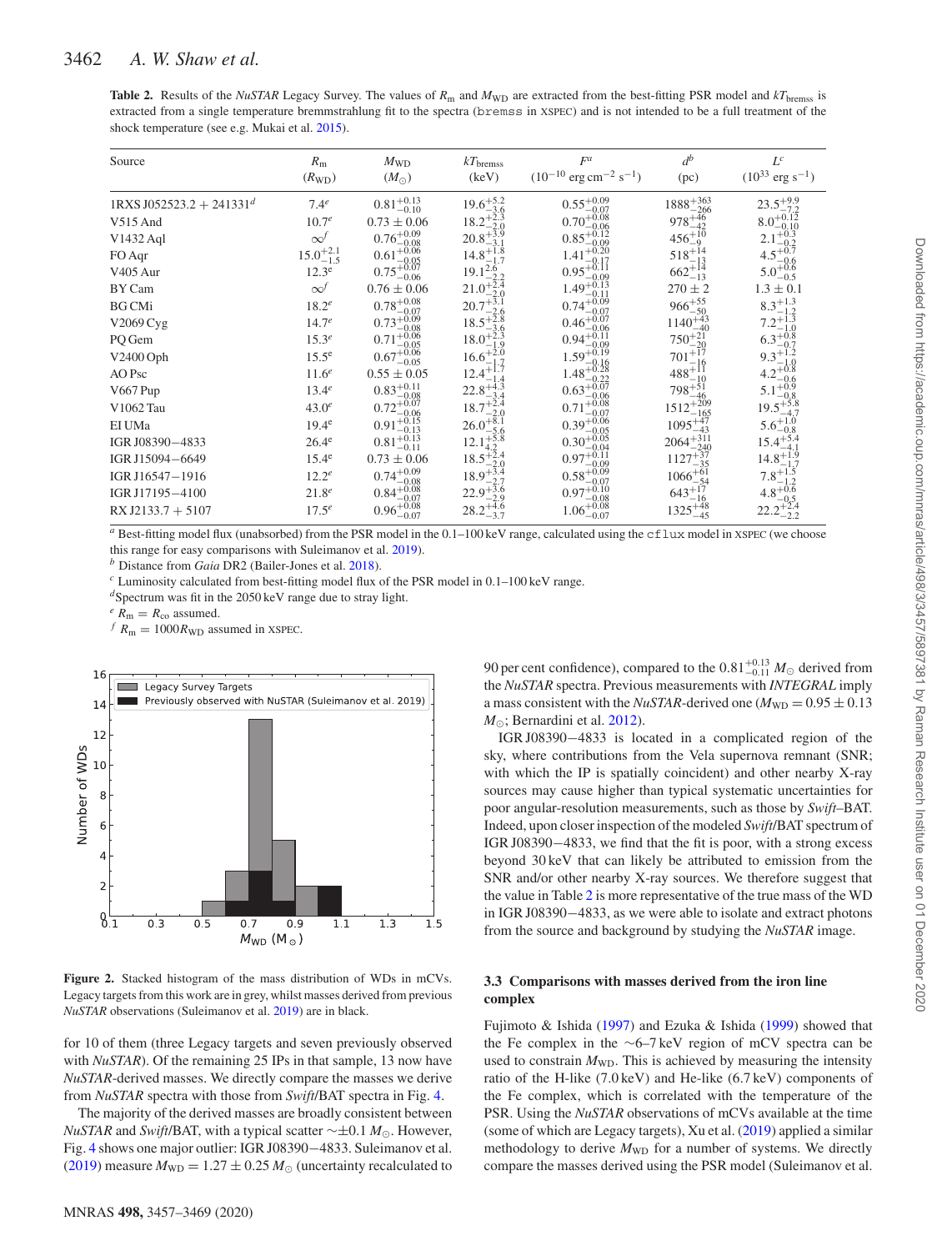<span id="page-6-0"></span>

**Figure 3.** *Upper Panel*: Histograms of WD masses from mCVs (this work plus Suleimanov et al. [2019,](#page-10-12) hatched) and the non-magnetic CVs (grey; Zorotovic et al. [2011\)](#page-10-16). *Middle Panel*: Histogram of masses of isolated WDs from the Sloan Digital Sky Survey (Kepler et al. [2016\)](#page-10-15). *Lower Panel*: Histogram of WD masses from post-common-envelope binaries (grey) and a subset of that sample considered to be representative of progenitors of current CVs ('pre-CVs;' Zorotovic et al. [2011,](#page-10-16) hatched).

<span id="page-6-1"></span>

**Figure 4.** Comparison of WD masses derived by applying the PSR model to *NuSTAR* spectra, with those obtained by applying the same model to *Swift*/BAT spectra (Suleimanov et al. [2019\)](#page-10-12). The solid line is the function  $M_{WD}$  (*NuSTAR*) =  $M_{WD}$  (BAT), the dashed lines show  $M_{WD}$  (*NuSTAR*)  $=M_{WD}$  (BAT)  $\pm 0.1 M_{\odot}$  and the dotted lines show  $M_{WD}$  (*NuSTAR*) =  $M_{WD}$ (BAT)  $\pm 0.2$  *M*<sub>☉</sub>. We also plot the value of *M*<sub>WD</sub> of IGR J08390–4833 as measured by *INTEGRAL* (Bernardini et al. [2012\)](#page-9-9) with a blue, open circle.

<span id="page-6-2"></span>

**Figure 5.** Comparison of WD masses derived from applying the PSR model to the 20–78 keV *NuSTAR* spectra (*y*-axis) with those derived by measuring the intensity ratio of the 7.0 and 6.7 keV Fe lines (Xu et al. [2019,](#page-10-14) *x*-axis), using the same *NuSTAR* data combined with archival *Suzaku* data. The solid line is the function  $M_{WD}$  (PSR) =  $M_{WD}$  (Fe), the dashed lines show  $M_{WD}$  $(PSR) = M_{WD}$  (Fe)  $\pm 0.1 M_{\odot}$  and the dotted lines show  $M_{WD}$  (PSR) =  $M_{WD}$  $(Fe) \pm 0.2 M_{\odot}$ .

[2019,](#page-10-12) and this work) with those derived using the Fe line ratio method on the same *NuSTAR* data (combined with *Suzaku* data, Xu et al. [2019\)](#page-10-14) in Fig. [5.](#page-6-2)

The PSR model produces results consistent (within 90 per cent uncertainties) with those of Xu et al.  $(2019)$ , though we note that the PSR model results in smaller uncertainties. The completion of the Legacy survey, which was still in progress at the time of publication of Xu et al. [\(2019\)](#page-10-14), adds 13 more mCVs to the *NuSTAR* archive. In future studies of the Legacy data, we will be able to examine if this consistency between the two methodologies holds for all mCVs.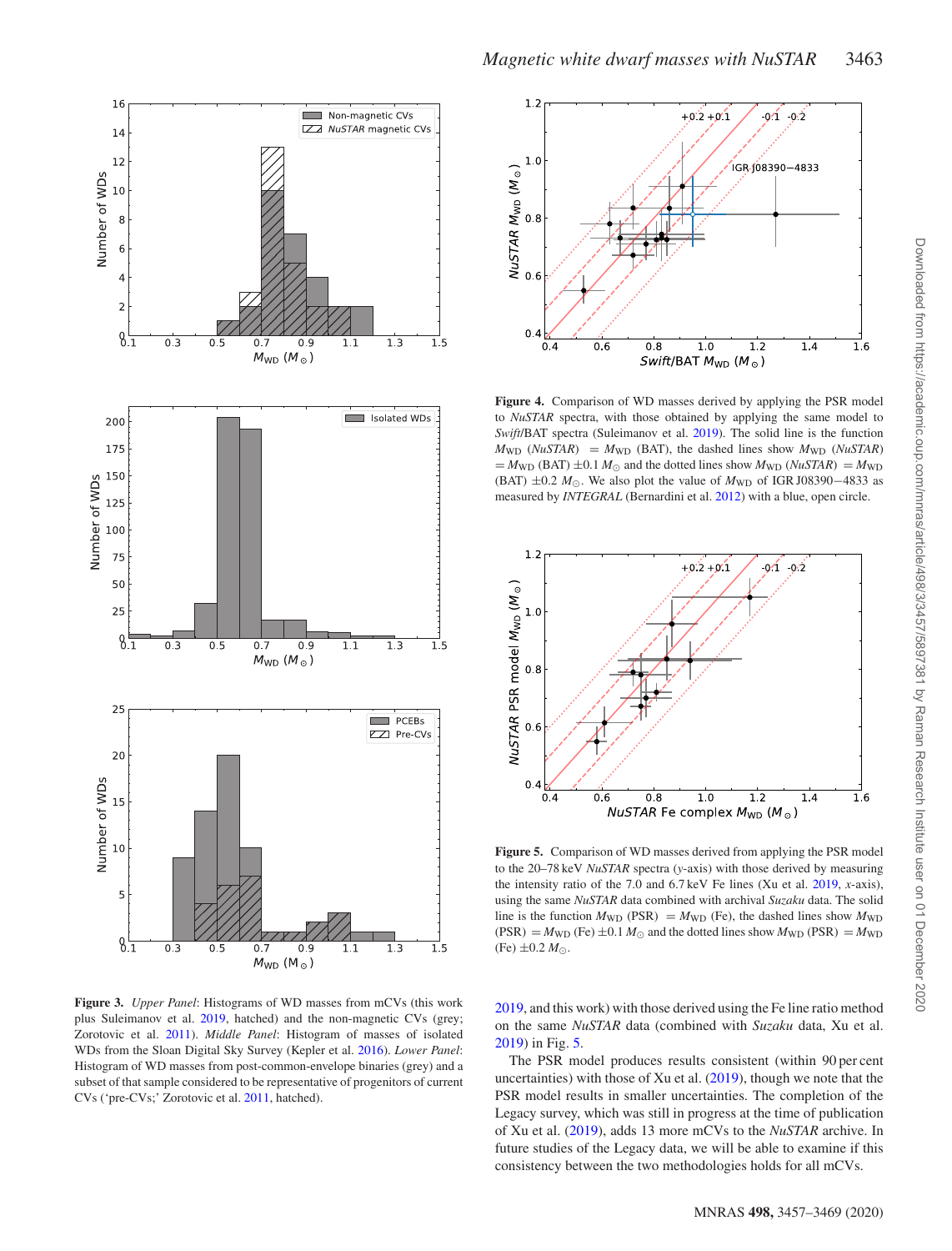# **3.4 Caveats of the modelling**

#### *3.4.1 Choice of background extraction region*

At high energies, the X-ray background becomes more dominant relative to the source photons. In mCVs, where the high-energy turnover of the spectrum informs the derived  $M_{WD}$ , it is therefore crucial that the background is measured correctly. We experimented by extracting background spectra for different regions (both on different detector chips and on the same chip as the source) for a subset of targets in the Legacy sample and applying the PSR model. We find that the derived mass remains consistent within uncertainties with the values detailed in Table [2.](#page-5-0)

#### *3.4.2 Magnetic field strength*

The Suleimanov et al. [\(2019\)](#page-10-12) PSR model assumes that the dominant cooling mechanism in the PSR is thermal emission (i.e. Brehmsstrahlung). However, if the WD is highly magnetized ( $B \gtrsim$ 20 MG, but note the dependence on  $M_{WD}$  and specific accretion rate; see fig. 4 of Wu, Chanmugam & Shaviv [1994\)](#page-10-43) then we might expect cyclotron cooling to compete with thermal emission. In this case, the PSR will be fainter in hard X-rays compared to the model prediction and the resultant mass will be underestimated.

Magnetic field strength measurements for IPs are rare. However, some of our targets do have optical polarization measurements that have led to estimates of *B*. Of the IPs in the full *NuSTAR* sample, V405 Aur, V2400 Oph, RX J2133.7 + 5107, and PQ Gem have been suggested to contain WDs with  $B \gtrsim 20 \,\mathrm{MG}$  (see Ferrario et al. [2015,](#page-9-3) and references therein). The two APs in our target list, V1432 Aql and BY Cam, are very close to being polars and are thus expected to be highly magnetic ( $B \gtrsim 30$  MG; Ferrario et al. [2015,](#page-9-3) and references therein). Therefore, the masses of these WDs may be slightly underestimated. Though it is difficult to quantify the mass difference, due to the uncertainty in measurements of *B* from optical polarimetry, taking cyclotron cooling into account would only push the mass distribution higher. Thus, the conclusion that the mCV mass distribution is distinct from that of PCEBs and isolated WDs remains valid.

## *3.4.3 Shock height*

In our analysis, we have assumed that the shock is sufficiently close to the white dwarf surface such that the difference of the gravitational potential between the surface and the shock can be ignored. In reality, the shock can never be exactly at the surface. Here, we investigate the systematic errors this may introduce to our white dwarf mass estimates.

As spectroscopy is relatively unaffected by shock heights *h*<sub>sh</sub> ∼ 0.1  $R_{WD}$ , we instead investigate the shock height in our sample of IPs using their hard X-ray (10–30 keV) spin modulation. At these energies, absorption, the predominant cause of spin modulation below 10 keV, has limited effects. Geometric effects due to tall shocks, on the other hand, can result in a strong hard X-ray spin modulation regardless of photon energy (Mukai [1999\)](#page-10-44). This effect has been invoked to explain the spin modulation in IPs V709 Cas (de Martino et al. [2001\)](#page-9-16) and EX Hya (Luna et al. [2018\)](#page-10-45).

The characteristics of spin modulation due to tall shocks are a large amplitude, and modulations that often exhibit flat tops or flat bottoms (see e.g. V709 Cas; de Martino et al. [2001\)](#page-9-16). Tall shocks lead to spin modulation because there is a range of viewing angles at which you see the emission from both shocks, so the maximum observed intensity can be twice the minimum. Lower spin modulation

We have examined the spin-folded 10–30 keV light curves of our targets. The APs V1432 Aql and BY Cam have large-amplitude modulations, as expected, since they are presumed to accrete on to one pole at a time (Staubert et al. [2003;](#page-10-46) Pavlenko et al. [2013\)](#page-10-47). The IPs in our sample have low-amplitude modulations and do not collectively fit our expectations for tall shock systems. They all appear to show small but statistically significant spin modulations, of order  $\pm 10$  per cent of the mean. The spin modulations are sometimes single peaked, sometimes double peaked, and sometimes complex. Since spectral fits below 10 keV often indicate the presence of absorber components with hydrogen column density  $N_H$  up to several times  $10^{23}$  cm<sup>-2</sup>, or Compton optical depths of a few tenths of unity, we believe that the observed level of hard X-ray absorption can be expected due to variable complex absorption.

Diametrically opposite X-ray emission regions 0.1  $R_{WD}$  above the surface are observable for viewing angles 65–115◦. We argue that this is not generally the case for IPs in our sample, as it would frequently lead to obvious symptoms of a tall shock, as has been observed in V709 Cas (Mukai et al. [2015\)](#page-10-30). The range is 82–98◦ for emission regions 0.01  $R_{WD}$  above the surface. This range of viewing angle is sufficently small compared to the expected angular extent of the emission region that it is plausible for the resulting hard X-ray modulation to be smooth (i.e. not flat-topped or flat-bottomed) and small in amplitude, as we argue. This line of reasoning suggests that the systematic uncertainties due to tall shocks for our sample, as a group, is of order a few per cent.

We can extrapolate the case of EX Hya to place rough estimates on the shock heights of some of the mCVs in our sample and test the above discussion. Luna et al. [\(2018\)](#page-10-45) estimate a shock height  $h_{sh} \gtrsim 0.9$  $R_{WD}$  for EX Hya, which exhibits a luminosity  $L \sim 8 \times 10^{31}$  erg s<sup>-1</sup> (Suleimanov et al. [2019\)](#page-10-12).<sup>89</sup> Shock height  $h_{sh}$  is inversely proportional to local mass accretion rate (Mukai [1999\)](#page-10-44). If we assume that the footprint area of the shock above the surface of the WD is the same for all mCVs, then  $h_{\rm sh}$  varies inversely with overall mass accretion rate  $(M)$  and therefore luminosity (along with a mass dependence). Based on this luminosity dependence, the faintest mCV in our target list, BY Cam with a luminosity  $L = 1.3 \times 10^{33}$  erg s<sup>-1</sup>, can be estimated to have *h*sh ∼ 0.06 *R*WD, and brighter mCVs should have shorter shocks. The assumption that the footprint area is constant between sources is not completely secure, it is unclear how they vary amongst mCVs with different values of *B* and  $P_{spin}$  (see e.g. Scaringi et al. [2010\)](#page-10-48). Nevertheless, we may use the above extrapolation as an orderof-magnitude estimate of *h*sh, showing that systematic uncertainties in mass due to tall shocks should typically be of order a few per cent.

This does not preclude the possibility of a more significant systematic error for individual objects. Among the Legacy sample, the hard X-ray spin modulation amplitude is of order  $\pm 20$  per cent

 $8$ The inequality sign reported by Luna et al. [\(2018\)](#page-10-45) is incorrect according to their fig. 4, we use the correct one  $(\gtrsim)$  here.

<sup>&</sup>lt;sup>9</sup>An alternative assessment of the shock height of EX Hya by Hayashi & Ishida [\(2014\)](#page-10-49), using a detailed X-ray spectral model of the post-shock accretion column, gives a shock height of 0.33  $R_{WD}$ . We therefore choose  $h_{sh} = 0.9$ *R*WD as a fiducial value for EX Hya for this order-of-magnitude estimate.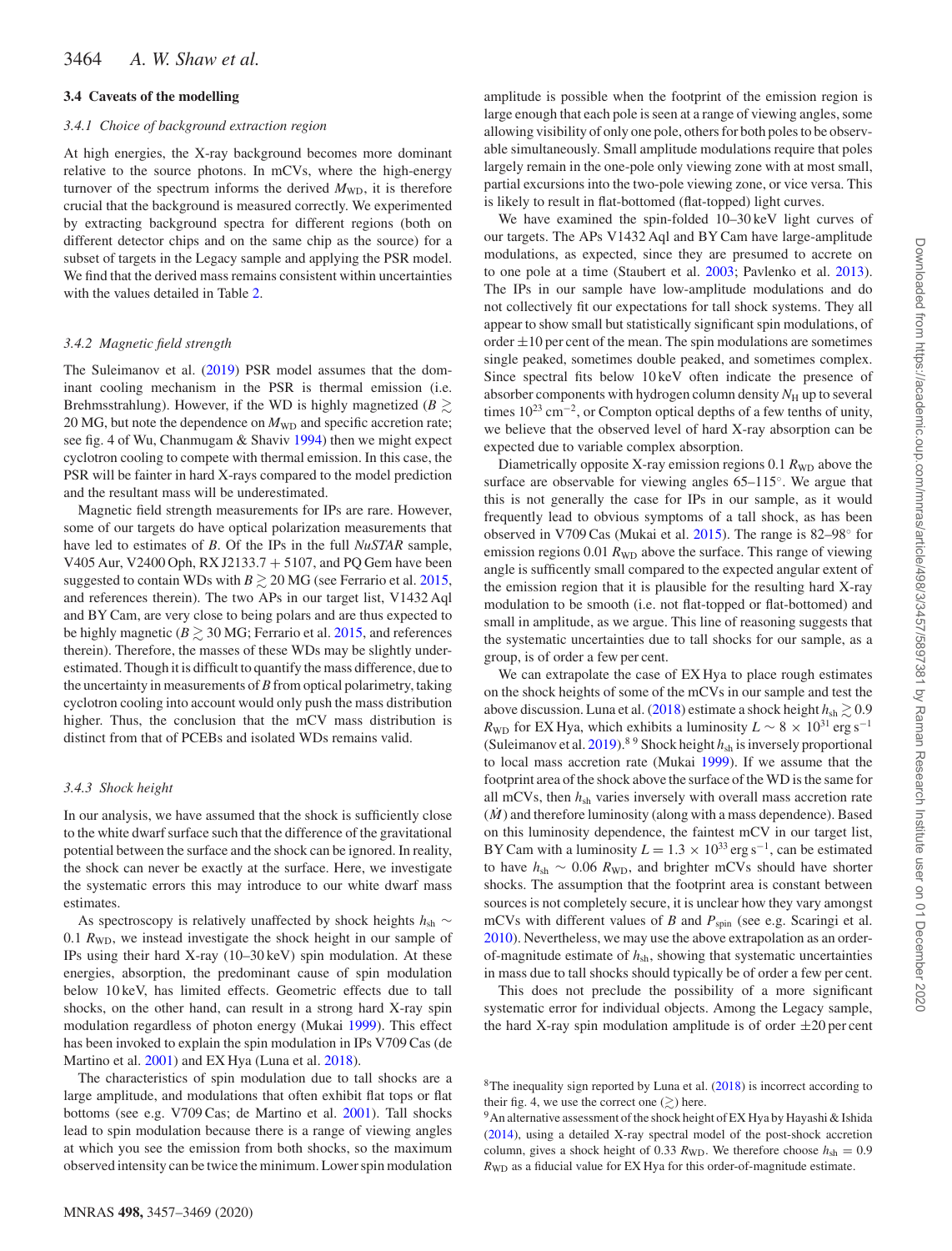or greater for IGR J16547−1916, AO Psc, V405 Aur, and FO Aqr. These are the IPs for which larger systematic errors are most likely.

The conclusion that WDs in IPs are more massive than in the field remains secure in any case since tall shock effects can only lead to underestimates of  $M_{\text{WD}}$ .

#### **3.5 Selection effects**

With any survey of a specific class of astrophysical objects, one must consider the possible biases that may arise from the way the sample is selected. We discuss potential selection effects of our sample below and any subsequent effects they may have on our results.

### *3.5.1 Source flux*

When devising the *NuSTAR* Legacy Survey of mCVs, we chose our sample based on the flux in the *Swift*/BAT 70 month catalogue (Baumgartner et al. [2013;](#page-9-17) Mukai [2017\)](#page-10-5). We chose the 25 brightest mCVs (in the BAT energy band; 14–195 keV) that had not previously been observed by *NuSTAR*, such that the limiting flux of our sample is ~1.7 × 10<sup>-11</sup> erg cm<sup>-2</sup> s<sup>-1</sup>. Of the 25 initial targets, two were not observed (IGR J16500-3307 and IGR J04571  $+$  4527), two were not detected by *NuSTAR* (DO Dra and IGR J14536-5522) and two did not provide high enough S/N spectra to accurately constrain the mass using the method described in Section 2 (XY Ari and  $RX J2015.6 + 3711$ .

It could be assumed that, considering the sample is flux selected in the hard-X-ray band, the results may be biased towards higher masses. Though it is impossible to remove all potential bias arising from a flux-limited sample, our target selection seeks to reduce bias towards higher masses as much as possible. Suleimanov et al. [\(2019\)](#page-10-12) measure masses for 35 objects from the *Swift*/BAT 70 month catalogue, which is the majority of the confirmed IPs in the catalogue. Their limiting flux is approximately half of ours (V1033 Cas; 8.43 × 10<sup>-12</sup> erg cm<sup>-2</sup> s<sup>-1</sup>; Mukai [2017\)](#page-10-5). Of those 35 IPs, there are now *NuSTAR*-measured masses for 23 of them, and we find that they generally agree with the *Swift*/BAT-measured masses but with smaller uncertainties (Fig. [4;](#page-6-1) also fig. 8 of Suleimanov et al. [2019\)](#page-10-12). We can therefore reasonably assume that the remaining sources below our flux threshold have accurate *Swift*/BAT-measured masses, and these remaining sources are not biased toward any mass, high or low. In addition, there are only *five* confirmed IPs that are not detected by *Swift*/BAT (HT Cam, DW Cnc, UU Col, V1323 Her, and WX Pyx). The limited X-ray information available regarding these objects suggests that they exhibit a range of shock temperatures (e.g. Schlegel [2005;](#page-10-50) de Martino et al. [2006;](#page-9-18) Nucita, Conversi & Licchelli [2019\)](#page-10-51) and therefore likely a range of masses. Any mass bias that exists due to the way in which we selected our sample is unlikely to be large.

However, we must make it clear that our sample selection does not preclude the existence of a population of (possibly low-mass) mCVs that may not have been identified as such due to their non-detection by X-ray observatories. This cannot be mitigated with statistical analysis and we base our results and conclusions on the known, visible population of mCVs.

#### *3.5.2 Origin of the target's X-ray discovery*

Many of the X-ray observatories that discovered the mCVs in this work operate at hard X-ray energies. For example, all of the 'IGR' labelled IPs in our sample were discovered by the IBIS instrument onboard *INTEGRAL*, which operates at energies *>*15 keV. Considering the fraction of the total flux emitted in the hard band increases with  $M_{WD}$ , hard X-ray instruments are more likely to detect massive WDs. Though a number of sources in the full *NuSTAR* sample were first detected in X-rays by *ROSAT* (0.1–2 keV; Truemper [1982\)](#page-10-52), the majority were discovered by instruments with some hard X-ray sensitivity (e.g. *Ariel V*; 1.5–20 keV, *Uhuru*; 2–20 keV and *HEAO-1*; 0.25–25 keV). We cannot discount the possibility of a bias towards higher masses. Though we note here that the five IGR sources in the full *NuSTAR* sample in addition to V667 Pup, which was discovered by *Swift*/BAT ( $>$ 15 keV), range from  $M_{WD} = 0.69 - 1.06$  $M_{\odot}$ , similar to the eight *ROSAT*-discovered sources (0.61–1.05  $M_{\odot}$ ).

#### **3.6 The CV mass problem**

Considering the discussion above, we have shown that mCVs, like their non-magnetic counterparts, are preferentially more massive than both isolated WDs and PCEBs, consistent with previous surveys with non-imaging hard X-ray telescopes (e.g. Yuasa et al. [2010;](#page-10-11) Bernardini et al. [2012;](#page-9-9) Suleimanov et al. [2019\)](#page-10-12). Whilst we cannot dismiss the possibility that unidentified systematic uncertainties in the mass measurements of both non-magnetic and magnetic systems contribute to this observed difference, we can only discuss the origin of the discrepancy in the context of the existing observations. Therefore, how do we reconcile this with theoretical predictions? The classic picture of CV formation starts with a wide main-sequence (MS)–MS binary, whereby one of the binary components becomes a red giant and fills its Roche lobe, initiating mass transfer on to the companion. The unstable nature of this mass transfer leads to a CE phase and the orbital separation is reduced through drag forces within the envelope. Once the envelope is expelled, what is left behind is a close (yet detached) WD–MS binary, i.e. the PCEB scenario discussed above. Upon further reduction of the binary separation (through angular momentum loss by a combination of gravitational radiation and magnetic braking; Knigge, Baraffe & Patterson [2011\)](#page-10-53), the binary will then initiate the second mass transfer stage that defines CVs (Paczynski [1976\)](#page-10-41). A consequence of this evolutionary path is that WDs in CVs should have a (slightly) lower mean mass than that of isolated WDs (Politano [1996\)](#page-10-54).

We now know that observationally, this is not true. Zorotovic et al. [\(2011\)](#page-10-16) show that  $\bar{M}_{WD} = 0.83$   $M_{\odot}$  from a non-mCV sample free of observational biases related to WD mass. We show from spectral modelling of high-quality *NuSTAR* observations that the weighted average mass of WDs in mCVs is similarly high,  $\bar{M}_{WD} = 0.77 \pm 0.02$  $M_{\odot}$ , with  $\sigma = 0.10 M_{\odot}$ . Matters are complicated further by the fact that studies of PCEBs, i.e. the precursor to CVs, have revealed that the observed WD mass distribution of these objects is in good agreement with theoretical predictions (e.g. Zorotovic et al. [2011;](#page-10-16) Toonen & Nelemans [2013;](#page-10-55) Camacho et al. [2014\)](#page-9-19), meaning that the problem is not due to an underlying misunderstanding of CE evolution.

Mass growth does not appear to solve the problem, nor does a short phase of thermal time-scale mass transfer, at least for non-mCVs (Wijnen, Zorotovic & Schreiber [2015\)](#page-10-56). It has long been suggested that nova explosions should prevent mass growth from occurring, if the amount of mass expelled in the explosion is more than the amount accreted between outbursts, as is predicted by a number of theoretical models (Prialnik & Kovetz [1995;](#page-10-19) Yaron et al. [2005;](#page-10-20) but see below). Schreiber, Zorotovic & Wijnen [\(2016\)](#page-10-57) suggest that consequential angular momentum loss (CAML) may solve the WD mass problem in non-mCVs. The CAML hypothesis suggests that angular momentum loss driven by mass transfer (e.g. frictional angular momentum loss through nova explosions) is more effective in lower mass systems, resulting in mass transfer becoming unstable in such systems. CVs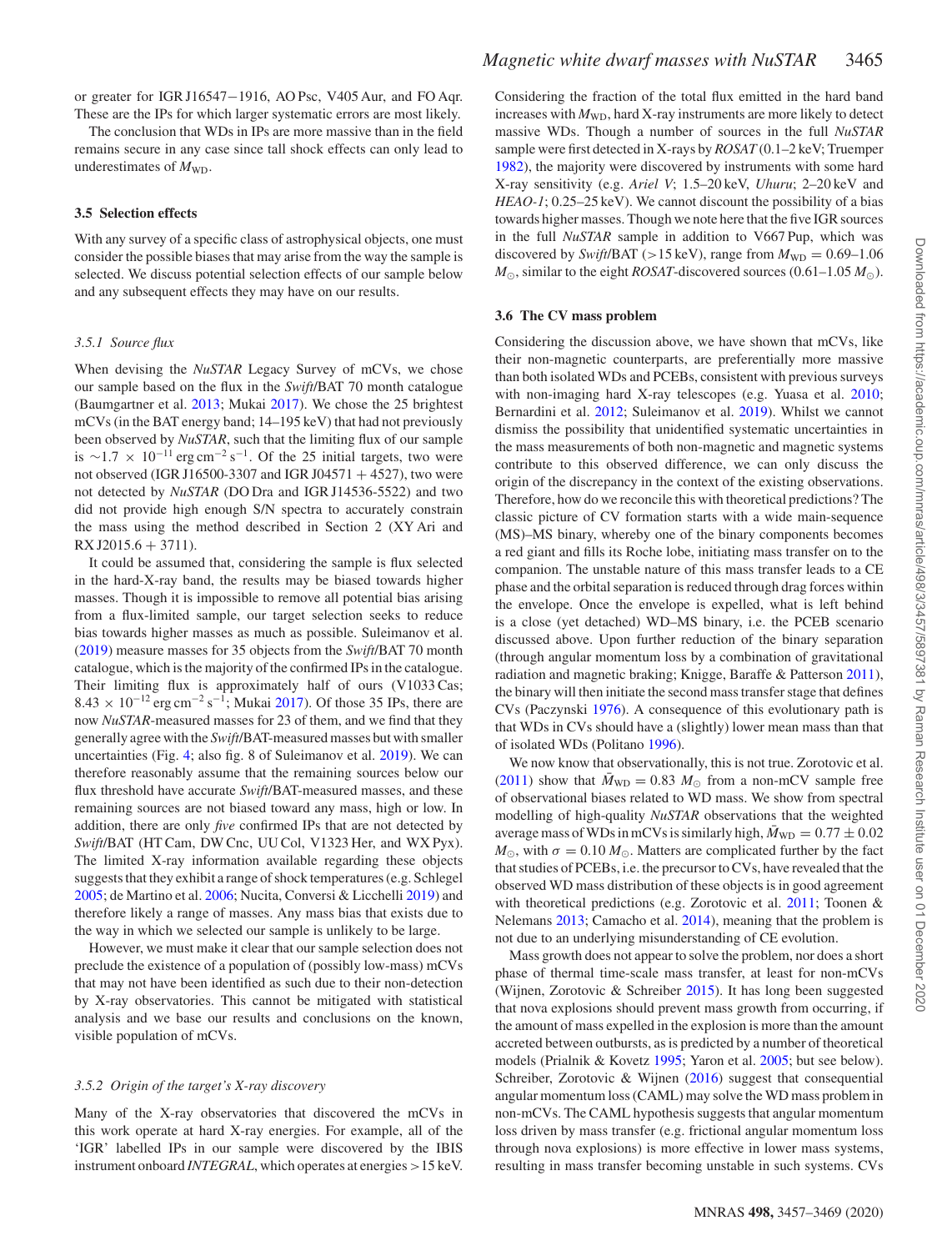# 3466 *A. W. Shaw et al.*

therefore have preferentially higher mass WDs. Our results may indicate that CAML works similarly for both magnetic and non-mCVs.

Another potential solution to the CV mass problem could be that the amount of mass expelled by a nova explosion is less than some theoretical models predict. According to a number of simulations (e.g. Hillman et al. [2015\)](#page-10-58), there is a region of the parameter space where  $M_{WD}$  grows after successive accretion–nova cycles. While this region was limited to very high-mass WDs in most models, hence did not address the observational discrepancy, more recent hydrodynamical simulations of classical novae by Starrfield et al. [\(2020\)](#page-10-59) suggest that WDs with masses in the range  $0.6-1.35$   $M_{\odot}$ can grow in mass through accretion–nova cycles. The fact that nova models are seen to contradict one another on the topic of mass growth shows that there is no clear consensus on the matter.

# **4 CONCLUSIONS**

We have conducted the first dedicated survey of mCVs with an imaging hard X-ray telescope in order to derive the mass distribution of magnetic WDs. Adding the results of this survey to those of the seven IPs previously observed by *NuSTAR* (Suleimanov et al. [2019\)](#page-10-12) brings the total number of accreting magnetic WD masses constrained with *NuSTAR* to 26. This is the largest single sample of mCV masses constrained with imaging telescopes to date.

We utilized the PSR X-ray spectral model (Suleimanov et al. [2016,](#page-10-28) [2019\)](#page-10-12) to derive  $M_{WD}$ . For FO Aqr, we confirmed the Suleimanov et al. [\(2019\)](#page-10-12) estimate of  $R<sub>m</sub>$  based on the measurement of a break in the aperiodic power spectrum. We find the weighted average of all 26 mCVs to be  $\overline{M}_{WD} = 0.77 \pm 0.02$   $M_{\odot}$  with a standard deviation of  $0.10 M_{\odot}$ . Statistically, the mass distribution is consistent with that of WDs in non-mCVs, i.e. accreting WDs, whether magnetic or not, appear to preferentially have higher masses than both isolated WDs and the precursors to CVs, PCEBs. This compounds the CV mass problem, i.e. the discrepancy between observations and theory surrounding masses of accreting WDs. We speculate that CAML (Schreiber et al. [2016\)](#page-10-57) may play a role in this discrepancy, but also note that our understanding of how  $M_{WD}$  changes over accretion– nova cycles may also be incomplete.

## **4.1 Future work**

The Legacy data set that resulted in this work is extensive, and PSR modelling of the *>*20 keV spectra is just one of the analysis approaches we can take. Xu et al. [\(2019\)](#page-10-14) showed, with a small number of *NuSTAR* spectra, that there is a wealth of information embedded within the Fe line complex that can lead to an independent derivation of PSR temperature and therefore mass. In addition, a study of the full 3–78 keV spectra will allow us to conduct an in-depth analysis of reflection and partial covering in mCVs, allowing estimates of the shock height, as well as an alternative spectral fitting method to measure  $M_{WD}$ .

## **ACKNOWLEDGEMENTS**

We would like to thank the anonymous referee for useful comments that helped improve the manuscript. We also thank Fiona Harrison and the *NuSTAR* team for approving the mCV Legacy programme. AWS would like to thank Rich Plotkin for useful discussions regarding some of the results in this work. AWS would also like to thank Phil Uttley, Abigail Stevens, and Peter Bult for advice regarding timing analysis. COH acknowledges support from NSERC Discovery grant RGPIN-2016-04602, and a Discovery Accelerator Supplement. VD and VFS thank the Russian Science Foundation (grant 19-12-00423) for financial support. VFS also thanks Deutsche Forschungsgemeinschaft for financial support (grant WE 1312/51- 1). DJKB acknowledges support from the Royal Society. BWG acknowledges support under NASA contract No. NNG08FD60C. JH acknowledges support from an appointment to the NASA Postdoctoral Program at the Goddard Space Flight Center, administered by the USRA through a contract with NASA. JJ acknowledges support by the Tsinghua Shuimu Fellowship and the Tsinghua Astrophysics Outstanding Fellowship. RML acknowledges the support of NASA through Hubble Fellowship Program grant *HST*-HF2- 51440.001. GRS acknowledges support from an NSERC Discovery grant (RGPIN-2016-06569).

This work has used data from the *NuSTAR* mission, a project led by the California Institute of Technology, managed by the Jet Propulsion Laboratory, and funded by the National Aeronautics and Space Administration. We thank the *NuSTAR* Operations, Software, and Calibration teams for support with the execution and analysis of these observations. This research has used the NuSTARDAS jointly developed by the ASI Science Data Center (Italy) and the California Institute of Technology (USA). This research has used data and/or software provided by the High Energy Astrophysics Science Archive Research Center, which is a service of the Astrophysics Science Division at NASA/GSFC.

## **DATA AVAILABILITY STATEMENT**

The data underlying this article are publicly available in the *NuSTAR* Master Catalog (NUMASTER) at https://heasarc.gsfc.nasa.gov/W3 [Browse/nustar/numaster.html. The Observation ID for each target is](https://heasarc.gsfc.nasa.gov/W3Browse/nustar/numaster.html) listed in Table [1.](#page-3-0)

# **REFERENCES**

- <span id="page-9-1"></span>Aizu K., 1973, [Prog. Theor. Phys.,](http://dx.doi.org/10.1143/PTP.49.1184) 49, 1184
- <span id="page-9-14"></span>Arnaud K. A., 1996, in Jacoby G. H., Barnes J., eds, ASP Conf. Ser. Vol. 101, Astronomical Data Analysis Software and Systems V. Astron. Soc. Pac., San Francisco, p. 17
- <span id="page-9-15"></span>Bailer-Jones C. A. L., Rybizki J., Fouesneau M., Mantelet G., Andrae R., 2018, [AJ,](http://dx.doi.org/10.3847/1538-3881/aacb21) 156, 58
- <span id="page-9-13"></span>Barthelmy S. D. et al., 2005, [Space Sci. Rev.,](http://dx.doi.org/10.1007/s11214-005-5096-3) 120, 143
- <span id="page-9-17"></span>Baumgartner W. H., Tueller J., Markwardt C. B., Skinner G. K., Barthelmy S., Mushotzky R. F., Evans P. A., Gehrels N., 2013, [ApJS,](http://dx.doi.org/10.1088/0067-0049/207/2/19) 207, 19
- <span id="page-9-4"></span>Belloni D., Schreiber M. R., 2020, [MNRAS,](http://dx.doi.org/10.1093/mnras/stz3601) 492, 1523
- <span id="page-9-9"></span>Bernardini F., de Martino D., Falanga M., Mukai K., Matt G., Bonnet-Bidaud J. M., Masetti N., Mouchet M., 2012, [A&A,](http://dx.doi.org/10.1051/0004-6361/201219233) 542, A22
- <span id="page-9-7"></span>Bradt H. V., Rothschild R. E., Swank J. H., 1993, A&AS, 97, 355
- <span id="page-9-8"></span>Brunschweiger J., Greiner J., Ajello M., Osborne J., 2009, [A&A,](http://dx.doi.org/10.1051/0004-6361/200811285) 496, 121
- <span id="page-9-19"></span>Camacho J., Torres S., García-Berro E., Zorotovic M., Schreiber M. R., Rebassa-Mansergas A., Nebot Gómez-Morán A., Gänsicke B. T., 2014, [A&A,](http://dx.doi.org/10.1051/0004-6361/201323052) 566, A86
- <span id="page-9-12"></span>Coti Zelati F., Rea N., Campana S., de Martino D., Papitto A., Safi-Harb S., Torres D. F., 2016, [MNRAS,](http://dx.doi.org/10.1093/mnras/stv2803) 456, 1913
- <span id="page-9-0"></span>Cropper M., 1990, [Space Sci. Rev.,](http://dx.doi.org/10.1007/BF00177799) 54, 195
- <span id="page-9-5"></span>Cropper M., Ramsay G., Wu K., 1998, [MNRAS,](http://dx.doi.org/10.1046/j.1365-8711.1998.00610.x) 293, 222
- <span id="page-9-6"></span>Cropper M., Wu K., Ramsay G., Kocabiyik A., 1999, [MNRAS,](http://dx.doi.org/10.1046/j.1365-8711.1999.02570.x) 306, 684 de Martino D. et al., 2001, [A&A,](http://dx.doi.org/10.1051/0004-6361:20011059) 377, 499
- <span id="page-9-18"></span><span id="page-9-16"></span>de Martino D., Matt G., Mukai K., Bonnet-Bidaud J. M., Burwitz V., Gänsicke B. T., Haberl F., Mouchet M., 2006, [A&A,](http://dx.doi.org/10.1051/0004-6361:20065078) 454, 287
- <span id="page-9-10"></span>de [Martino D., Bernardini F., Mukai K., Falanga M., Masetti N., 2020,](http://dx.doi.org/10.1016/j.asr.2019.09.006) Adv. Space Res., 66, 1209
- <span id="page-9-11"></span>Done C., Magdziarz P., 1998, [MNRAS,](http://dx.doi.org/10.1046/j.1365-8711.1998.01636.x) 298, 737
- <span id="page-9-2"></span>Ezuka H., Ishida M., 1999, [ApJS,](http://dx.doi.org/10.1086/313181) 120, 277
- <span id="page-9-3"></span>Ferrario L., de Martino D., Gänsicke B. T., 2015, [Space Sci. Rev.,](http://dx.doi.org/10.1007/s11214-015-0152-0) 191, 111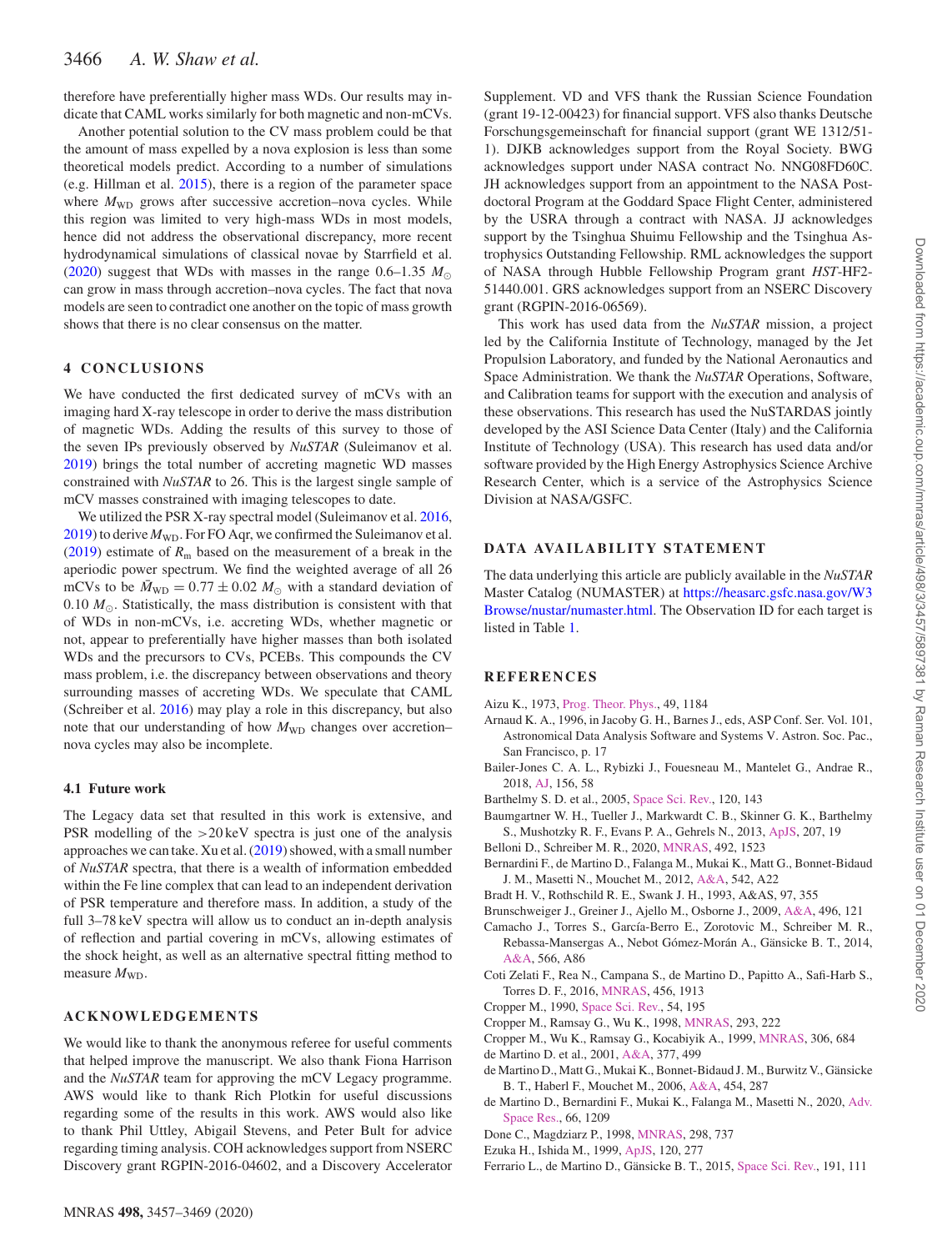- <span id="page-10-18"></span>Ferrario L., Wickramasinghe D. T., Kawka A., 2020, Adv. Space Res., 66, 1025
- <span id="page-10-13"></span>Fujimoto R., Ishida M., 1997, [ApJ,](http://dx.doi.org/10.1086/303483) 474, 774
- <span id="page-10-25"></span>Fukazawa Y. et al., 2009, [PASJ,](http://dx.doi.org/10.1093/pasj/61.sp1.S17) 61, S17
- <span id="page-10-22"></span>Gehrels N. et al., 2004, [ApJ,](http://dx.doi.org/10.1086/422091) 611, 1005
- <span id="page-10-27"></span>Hailey C. J. et al., 2016, [ApJ,](http://dx.doi.org/10.3847/0004-637X/826/2/160) 826, 160
- <span id="page-10-6"></span>Halpern J. P., Bogdanov S., Thorstensen J. R., 2017, [ApJ,](http://dx.doi.org/10.3847/1538-4357/838/2/124) 838, 124
- <span id="page-10-26"></span>Harrison F. A. et al., 2013, [ApJ,](http://dx.doi.org/10.1088/0004-637X/770/2/103) 770, 103
- <span id="page-10-49"></span>Hayashi T., Ishida M., 2014, [MNRAS,](http://dx.doi.org/10.1093/mnras/stu766) 441, 3718
- <span id="page-10-2"></span>Hellier C., 2014, in Bozzo E., Kretschmar P., Audard M., Falanga M., Ferrigno C., eds EPJ Web of Conferences, Vol. 64, Physics at the Magnetospheric Boundary. p. 07001
- <span id="page-10-58"></span>Hillman Y., Prialnik D., Kovetz A., Shara M. M., 2015, [MNRAS,](http://dx.doi.org/10.1093/mnras/stu2235) 446, 1924
- <span id="page-10-21"></span>Hillman Y., Shara M. M., Prialnik D., Kovetz A., 2020, [Nat. Astron.,](http://dx.doi.org/10.1038/s41550-020-1062-y) 4, 886
- <span id="page-10-38"></span>Huppenkothen D. et al., 2019, [ApJ,](http://dx.doi.org/10.3847/1538-4357/ab258d) 881, 39
- <span id="page-10-37"></span>Huppenkothen D., Bachetti M., Stevens A. L., Migliari S., Balm P., 2016, Astrophysics Source Code Library, record ascl:1608.001
- <span id="page-10-8"></span>Katz J. I., 1977, [ApJ,](http://dx.doi.org/10.1086/155355) 215, 265 e
- <span id="page-10-35"></span>Kennedy M. R., Garnavich P. M., Littlefield C., Callanan P., Mukai K., Aadland E., Kotze M. M., Kotze E. J., 2017, [MNRAS,](http://dx.doi.org/10.1093/mnras/stx880) 469, 956
- <span id="page-10-15"></span>Kepler S. O. et al., 2016, [MNRAS,](http://dx.doi.org/10.1093/mnras/stv2526) 455, 3413
- <span id="page-10-17"></span>Kilic M., Bergeron P., Kosakowski A., Brown W. R., Agüeros M. A, Blouin S., 2020, [ApJ,](http://dx.doi.org/10.1093/mnrasl/sly110) 898, 84
- <span id="page-10-53"></span>Knigge C., Baraffe I., Patterson J., 2011, [ApJS,](http://dx.doi.org/10.1088/0067-0049/194/2/28) 194, 28
- <span id="page-10-4"></span>Littlefield C. et al., 2015, [MNRAS,](http://dx.doi.org/10.1093/mnras/stv462) 449, 3107
- <span id="page-10-45"></span>Luna G. J. M., Mukai K., Orio M., Zemko P., 2018, [ApJ,](http://dx.doi.org/10.3847/2041-8213/aaa28f) 852, L8
- <span id="page-10-36"></span>Madsen K. K., Christensen F. E., Craig W. W., Forster K. W., Grefenstette [B. W., Harrison F. A., Miyasaka H., Rana V., 2017,](http://dx.doi.org/10.1117/1.JATIS.3.4.044003) J. Astron. Telesc. Instrum. Syst., 3, 1
- <span id="page-10-40"></span>Matsuoka M. et al., 2009, PASJ, 61, 999
- <span id="page-10-42"></span>Matthews O. M., Speith R., Wynn G. A., West R. G., 2007, [MNRAS,](http://dx.doi.org/10.1111/j.1365-2966.2006.11252.x) 375, 105
- <span id="page-10-23"></span>Mitsuda K. et al., 2007, [PASJ,](http://dx.doi.org/10.1093/pasj/59.sp1.S1) 59, 1
- <span id="page-10-44"></span>Mukai K., 1999, in Hellier C., Mukai K., eds, ASP Conf. Ser. Vol. 157, Annapolis Workshop on Magnetic Cataclysmic Variables. Astron. Soc. Pac., San Francisco, p. 33
- <span id="page-10-5"></span>Mukai K., 2017, [PASP,](http://dx.doi.org/10.1088/1538-3873/aa6736) 129, 062001
- <span id="page-10-30"></span>Mukai K., Rana V., Bernardini F., de Martino D., 2015, [ApJ,](http://dx.doi.org/10.1088/2041-8205/807/2/L30) 807, L30
- <span id="page-10-31"></span>Nauenberg M., 1972, [ApJ,](http://dx.doi.org/10.1086/151568) 175, 417
- <span id="page-10-51"></span>Nucita A. A., Conversi L., Licchelli D., 2019, [MNRAS,](http://dx.doi.org/10.1093/mnras/stz118) 484, 3119
- <span id="page-10-41"></span>Paczynski B., 1976, in Eggleton P., Mitton S., Whelan J., eds, Proc. IAU Symp. Vol. 73, Structure and Evolution of Close Binary Systems. Kluwer, Dordrecht, p. 75
- <span id="page-10-1"></span>Patterson J., 1994, [PASP,](http://dx.doi.org/10.1086/133375) 106, 209
- <span id="page-10-39"></span>Patterson J. et al., 2020, ApJ, 897, 70
- <span id="page-10-47"></span>Pavlenko E., Andreev M., Babina Y., Malanushenko V., 2013, in Krzesiński J., Stachowski G., Moskalik P., Bajan K., eds, ASP Conf. Ser. Vol. 469, 18th European White Dwarf Workshop. Astron. Soc. Pac., San Francisco, p. 343
- <span id="page-10-54"></span>Politano M., 1996, [ApJ,](http://dx.doi.org/10.1086/177423) 465, 338
- <span id="page-10-19"></span>Prialnik D., Kovetz A., 1995, [ApJ,](http://dx.doi.org/10.1086/175741) 445, 789
- <span id="page-10-34"></span>Ramsay G., Cropper M., Wu K., Mason K. O., Córdova F. A., Priedhorsky W., 2004, [MNRAS,](http://dx.doi.org/10.1111/j.1365-2966.2004.07732.x) 350, 1373
- <span id="page-10-7"></span>Rea N. et al., 2017, [MNRAS,](http://dx.doi.org/10.1093/mnras/stx1560) 471, 2902
- <span id="page-10-32"></span>Revnivtsev M., Churazov E., Postnov K., Tsygankov S., 2009, [A&A,](http://dx.doi.org/10.1051/0004-6361/200912317) 507, 1211
- <span id="page-10-33"></span>Revnivtsev M., Potter S., Kniazev A., Burenin R., Buckley D. A. H., Churazov E., 2011, [MNRAS,](http://dx.doi.org/10.1111/j.1365-2966.2010.17765.x) 411, 1317
- <span id="page-10-9"></span>Rothschild R. E. et al., 1981, [ApJ,](http://dx.doi.org/10.1086/159420) 250, 723
- <span id="page-10-48"></span>Scaringi S. et al., 2010, [MNRAS,](http://dx.doi.org/10.1111/j.1365-2966.2009.15826.x) 401, 2207
- <span id="page-10-50"></span>Schlegel E. M., 2005, [A&A,](http://dx.doi.org/10.1051/0004-6361:20042314) 433, 635
- <span id="page-10-3"></span>Schmidt G. D., Stockman H. S., 1991, [ApJ,](http://dx.doi.org/10.1086/169939) 371, 749
- <span id="page-10-57"></span>Schreiber M. R., Zorotovic M., Wijnen T. P. G., 2016, [MNRAS,](http://dx.doi.org/10.1093/mnrasl/slv144) 455, L16
- <span id="page-10-29"></span>Shaw A. W., Heinke C. O., Mukai K., Sivakoff G. R., Tomsick J. A., Rana V., 2018, [MNRAS,](http://dx.doi.org/10.1093/mnras/sty246) 476, 554
- <span id="page-10-59"></span>Starrfield S., Bose M., Iliadis C., Hix W. R., Woodward C. E., Wagner R. M., 2020, [ApJ,](http://dx.doi.org/10.3847/1538-4357/ab8d23) 895, 70
- <span id="page-10-46"></span>Staubert R., Friedrich S., Pottschmidt K., Benlloch S., Schuh S. L., Kroll P., Splittgerber E., Rothschild R., 2003, [A&A,](http://dx.doi.org/10.1051/0004-6361:20030851) 407, 987
- <span id="page-10-10"></span>Suleimanov V., Revnivtsev M., Ritter H., 2005, [A&A,](http://dx.doi.org/10.1051/0004-6361:20041283e) 435, 191
- <span id="page-10-28"></span>Suleimanov V., Doroshenko V., Ducci L., Zhukov G. V., Werner K., 2016, [A&A,](http://dx.doi.org/10.1051/0004-6361/201628301) 591, A35
- <span id="page-10-12"></span>Suleimanov V. F., Doroshenko V., Werner K., 2019, [MNRAS,](http://dx.doi.org/10.1093/mnras/sty2952) 482, 3622
- <span id="page-10-55"></span>Toonen S., Nelemans G., 2013, [A&A,](http://dx.doi.org/10.1051/0004-6361/201321753) 557, A87
- <span id="page-10-52"></span>Truemper J., 1982, [Adv. Space Res.,](http://dx.doi.org/10.1016/0273-1177(82)90070-9) 2, 241
- <span id="page-10-0"></span>Warner B., 2003, Cataclysmic Variable Stars. Cambridge Univ. Press, Cambridge
- <span id="page-10-56"></span>Wijnen T. P. G., Zorotovic M., Schreiber M. R., 2015, [A&A,](http://dx.doi.org/10.1051/0004-6361/201323018) 577, A143
- <span id="page-10-24"></span>Winkler C. et al., 2003, [A&A,](http://dx.doi.org/10.1051/0004-6361:20031288) 411, L1
- <span id="page-10-43"></span>Wu K., Chanmugam G., Shaviv G., 1994, [ApJ,](http://dx.doi.org/10.1086/174103) 426, 664
- <span id="page-10-14"></span>Xu X.-j., Yu Z.-l., Li X.-d., 2019, [ApJ,](http://dx.doi.org/10.3847/1538-4357/ab1fe1) 878, 53
- <span id="page-10-20"></span>Yaron O., Prialnik D., Shara M. M., Kovetz A., 2005, [ApJ,](http://dx.doi.org/10.1086/428435) 623, 398
- <span id="page-10-11"></span>Yuasa T., Nakazawa K., Makishima K., Saitou K., Ishida M., Ebisawa K., Mori H., Yamada S., 2010, [A&A,](http://dx.doi.org/10.1051/0004-6361/201014542) 520, A25
- <span id="page-10-16"></span>Zorotovic M., Schreiber M. R., Gänsicke B. T., 2011, [A&A,](http://dx.doi.org/10.1051/0004-6361/201116626) 536, A42

# **APPENDIX A: SPECTRAL FIGURES**

We plot the *NuSTAR* spectra of the Legacy survey targets (excluding FO Aqr; see Fig. [1\)](#page-2-0).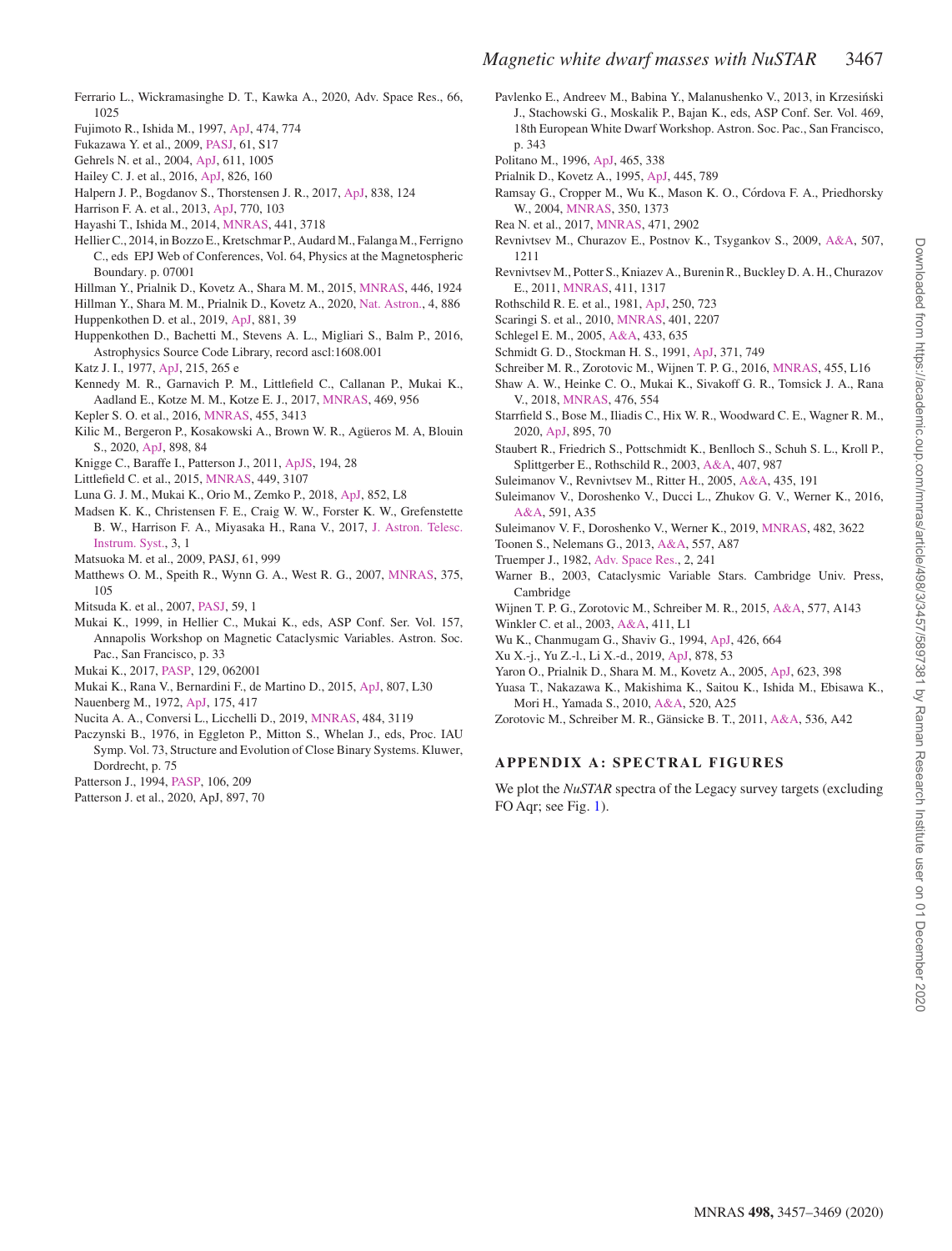<span id="page-11-0"></span>

Figure A1. *NuSTAR* FPMA (black) and FPMB (red) spectra of the Legacy survey targets (excluding FO Aqr; see Fig. [1\)](#page-2-0), fit with the Suleimanov et al. [\(2019\)](#page-10-12) PSR model and plotted unfolded in *ν*F*<sup>ν</sup>* space. Because the IP V1062 Tau was split into two separate observations, we fit two spectra from each FPM simultaneously. In this case, we also plot FPMA (green) and FPMB (blue) of the second observation.